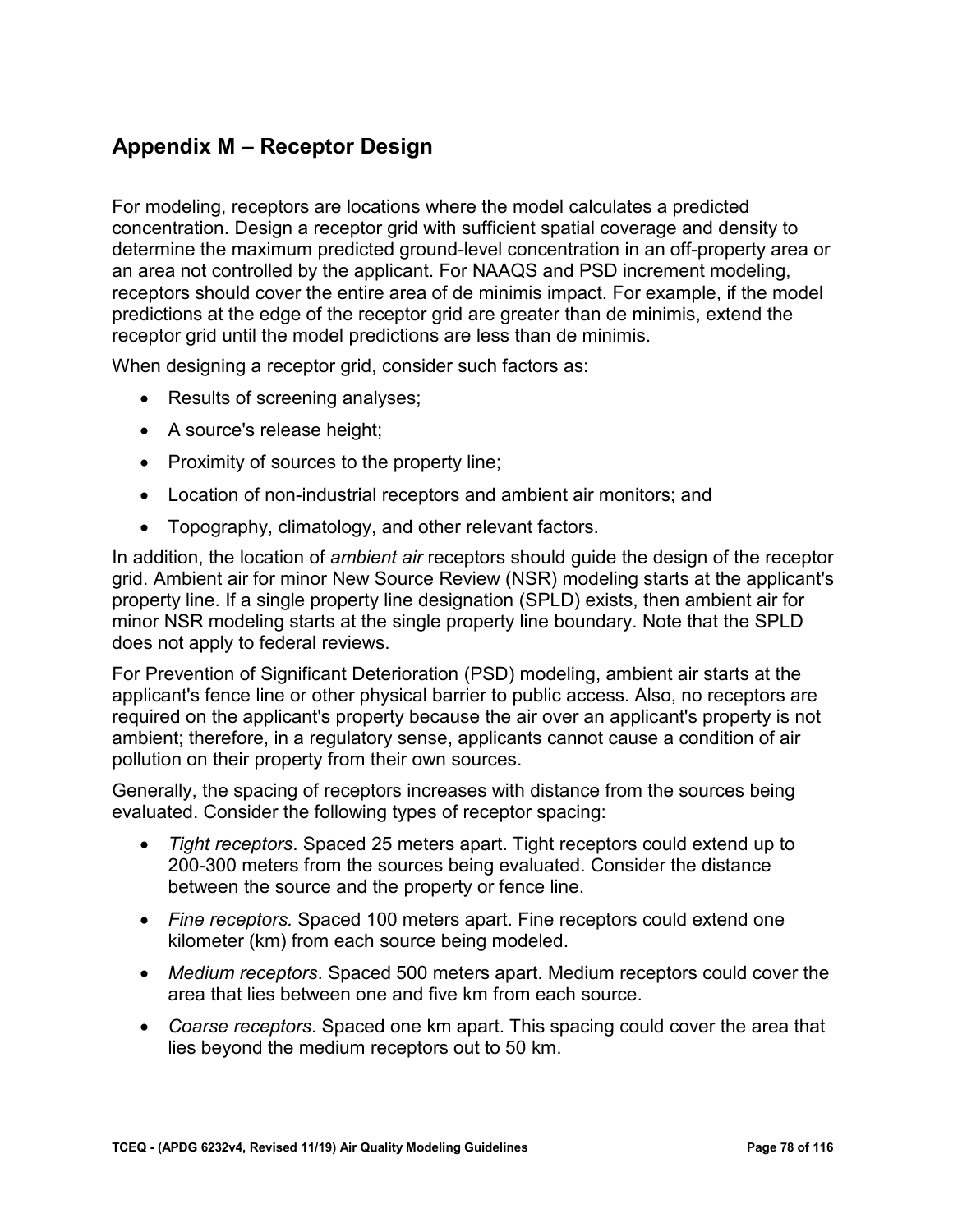represented in the air permit application, and other reference material, such as United 102 degrees longitude), 14 (between 102 and 96 degrees longitude), or 15 (east of Enter receptor locations into air dispersion models in Universal Transverse Mercator (UTM) coordinates, in order to be consistent with on- and off-property source locations States Geological Survey (USGS) topographic maps. Provide the datum used for UTM coordinates. Applicable UTM zones in Texas are either 13 (from the west border to 96 degrees longitude to the east border). Do not use coordinate systems based on plant coordinates or other applicant-developed coordinate systems.

#### **Special cases to consider when developing a receptor grid**

 Health and Safety Code (THSC) [House Bill (HB) 3040] for shipyard facilities. This section exempts shipbuilding or ship repair operations from modeling and effects review for non-criteria pollutants over coastal waters. Therefore, for these facilities, the In most cases, the property line is well defined and all sources of emissions are on the property. However, for some activities, such as marine loading, sources may be located off-property and emitting directly into ambient air. For these cases, the following guidance for determining the points of evaluation is appropriate for the technical review process and applies whether the analysis is for a standard or effects screening level (ESL), with one exception. The Texas legislature enacted Section 382.066 in the Texas following guidance only applies to reviews concerning criteria pollutants. For non-criteria pollutants, no receptors are required over water.

## **Off-property receptors over water**

There are three basic approaches that could be used to determine where receptors should be placed when a source is located off-property in ambient air. These could be used individually or in combination. These distances would apply for technical review purposes only. The applicant must still comply with all the Agency's rules and regulations.

- • *Set distance*: A fixed distance for modeled receptor grid points of 25 meters is normally used for low-level fugitive-type emissions and for emissions from stacks that could be affected by downwash. The points start at the property line and extend from about 100-200 meters before the suggested grid spacing changes. If the activity is located off-property in the water, the source of emissions is considered to be part of the property during actual operations. Since the general public would not be present at the source, receptors should be placed starting at a distance 25 meters from the edge of the source instead of on the actual property line.
- *Controlled or restricted distance*: There are two general distance limit scenarios.
	- $\circ$  Controlled: If the applicant can limit access to an area near the source of emissions for the duration of the operation such that the general public and off-site workers would not be exposed, the modeled receptor grid points could begin at the edge of the control area, as well as, on the property line in the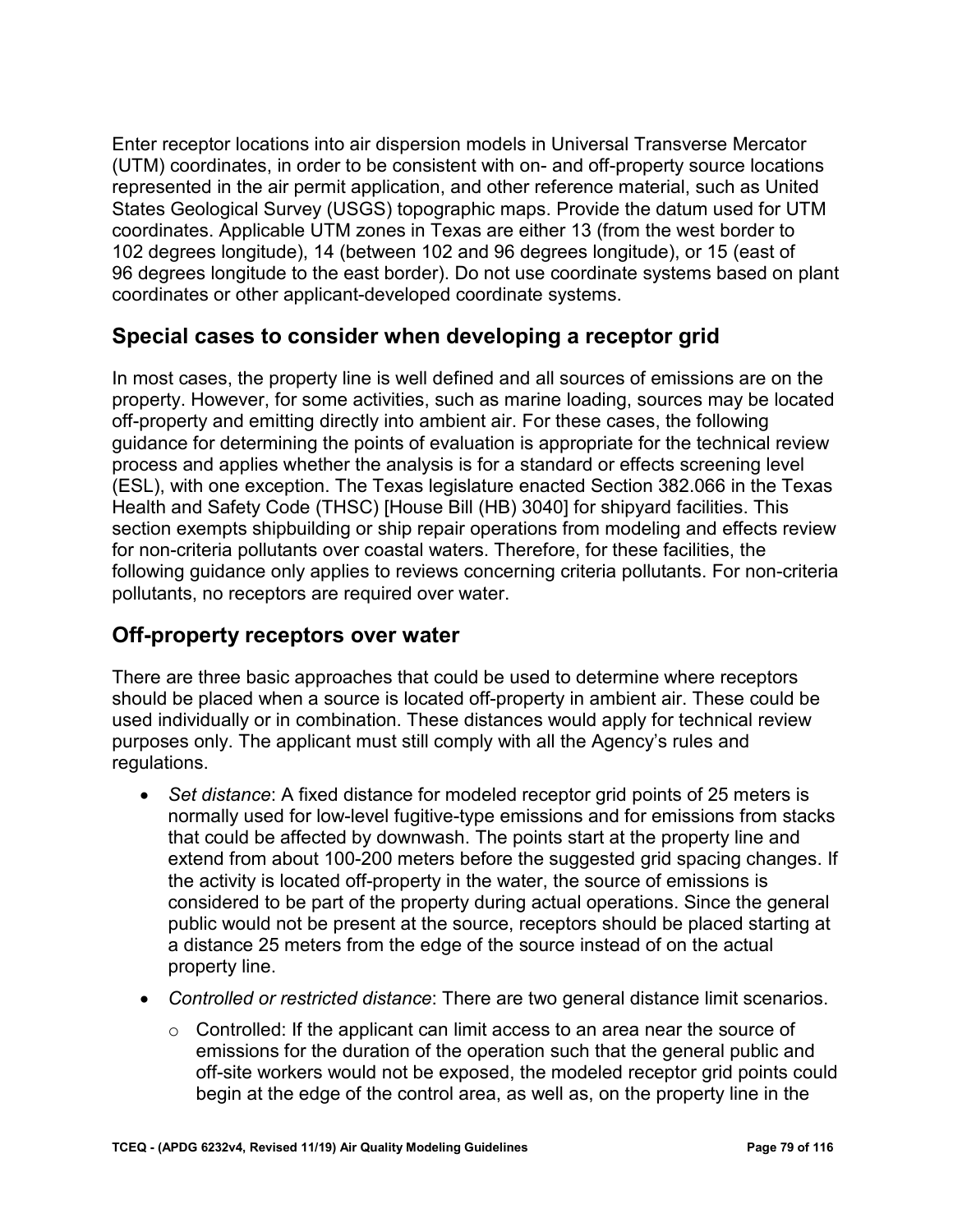uncontrolled areas. Use of buoys would be an example of a way to limit access.

- on the property line in the unrestricted areas. For the purposes of modeling o Restricted: If the applicant can show that access is restricted, the modeled receptor grid points could begin at the edge of the restricted area, as well as, and effects review, a restricted area is accessible only to the applicant's employees, including personnel associated with marine vessel operations. If other individuals have access to the area, then the area is not restricted, and receptors would be placed in the area. Examples of restricted areas could be a coastal easement agreement with the General Land Office that allows the applicant to restrict access, or any other authority that allows the applicant to post signs that prohibit access to anyone other than the applicant's personnel. The applicant should provide documentation for restricted areas, including specific coordinates and any applicable specified conditions for the area, to the permit reviewer. Note that a restricted area could be a water area, shore area, or both.
- controlled distance consideration. The model may not be able to calculate a the center of a volume source with about a 91-meter base. • *Model limitation distance*: There is another consideration, in addition to the set or concentration immediately adjacent to the source. In that case, the modeled receptor grid points should begin at the closest point that the model can calculate a concentration from the source at or beyond 25 meters from the edge of the source. The distance of the grid points from the edge of the source would be linked to the limiting algorithm in the model. This distance could be a minimum of one meter for a point, pseudo-point, or an area source to about 47 meters from

 grid receptor placed on a land location off the property. Note that a model's limitation is not related to a "property line" but to an algorithm in the model. Therefore, there may be sources that are located on a property at a distance that would prevent the model from calculating a concentration on a property line or on a

#### **Following are some receptor placement examples**

 ship that is moored at a dock in the water off the actual property of the applicant. Receptors should be placed starting at a distance of 25 meters from the edge of the *Receptor Placement Example 1*: Consider a site that has emissions from a stack on a ship in the water and out a sufficient distance to record the highest predicted concentrations and to demonstrate that concentrations are declining with distance.

 **TCEQ - (APDG 6232v4, Revised 11/19) Air Quality Modeling Guidelines Page 80 of 116**  be used for the property-line receptors over land, and away from the controlled area *Receptor Placement Example 2*: Consider a site that conducts blasting operations in two locations at a site: a dock, located in the water off the applicant's actual property; and, outside a building located in the center of the property. Operations are such that the permit reviewer determines that PM<sub>10</sub> (a criteria pollutant) should be evaluated per HB3040. During blasting at the dock, the applicant can control access out to a distance of 40 meters over water from all sides of the ship. For the controlled area, receptors should be placed at the start of the area. Normal receptor placement procedures would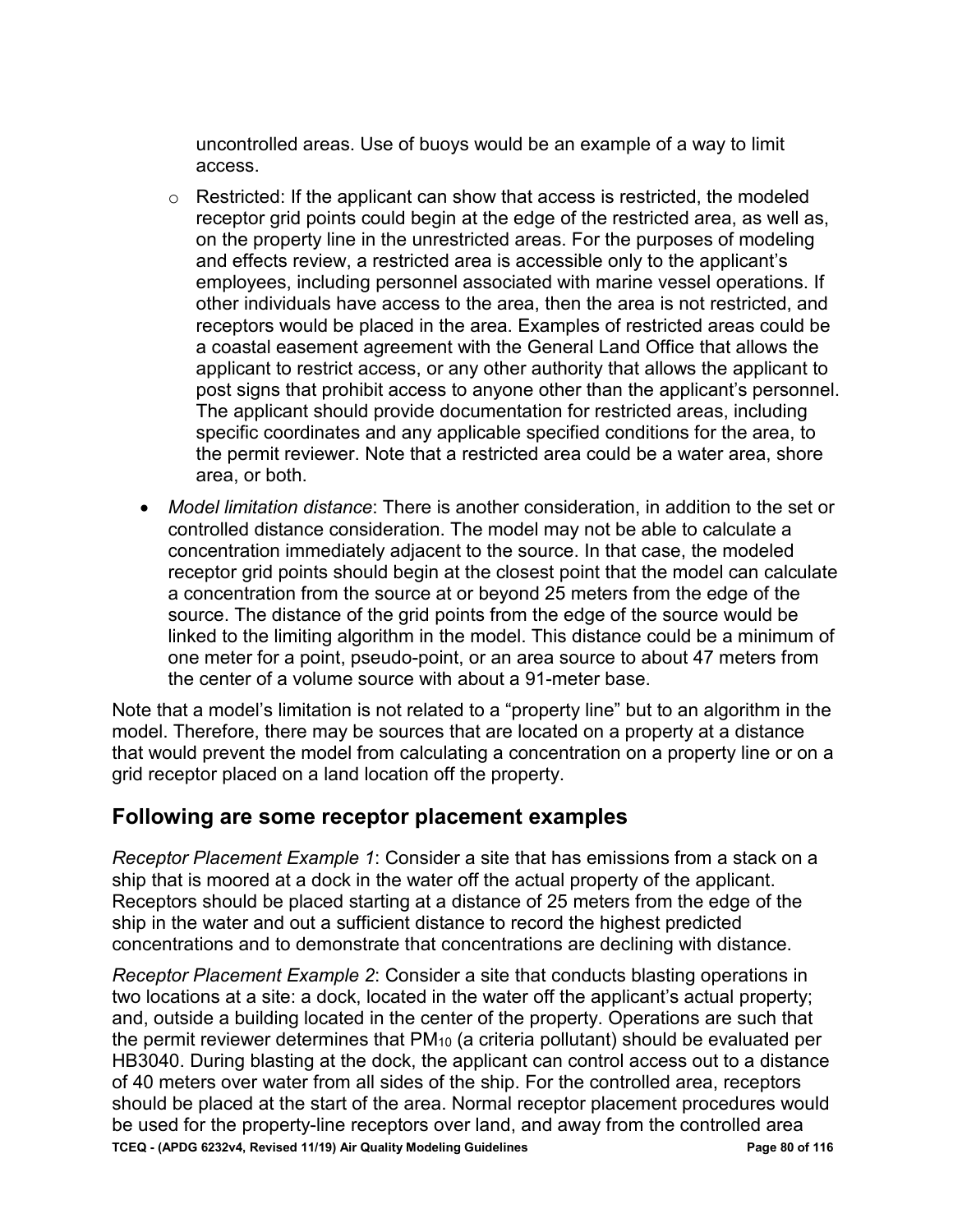over the water. Receptors over both land and water should extend out a sufficient distance to record the highest predicted concentrations and to demonstrate that concentrations are declining with distance.

 the operations can occur independently, and the area near the dock will not be If the dock and building operations can occur at the same time, then the controlled area for the dock operation will drive the creation of the receptor grid over water. However, if controlled during operations at the building, then a separate model run may be required for this scenario depending on factors such as the amount of emissions and distance from the water. In this case, the receptors should start at the property line and extend directly over water.

 ships at a dock. Assume that the width of the ship is 20 meters. In addition, assume that placed starting at a distance of about 9 meters from the center of the volume. However, *Receptor Placement Example 3*: Consider a site where the applicant unloads container the operation can be represented by a volume created by the movement of a multiple scoop conveyor lifting material out of a compartment and onto another conveyor. The length and width of the volume are 16 meters based on the size of the compartment. With no other adjustments to the initial dimensions, receptors over water could be since this distance is less than 25 meters from the edge of the ship, the greater distance should be used.

 In this case, the receptors over water would begin at a distance of 45 meters from the dock (25 meters from the edge of the ship) and should continue out a sufficient distance over the water to record the highest predicted concentrations and to demonstrate that concentrations are declining. Normal receptor placement would be used for the property-line receptors away from the water. If the distance from the center of the volume to a non-water property line is less than 9 meters, the receptors over land would start at 9 meters from the center of the volume.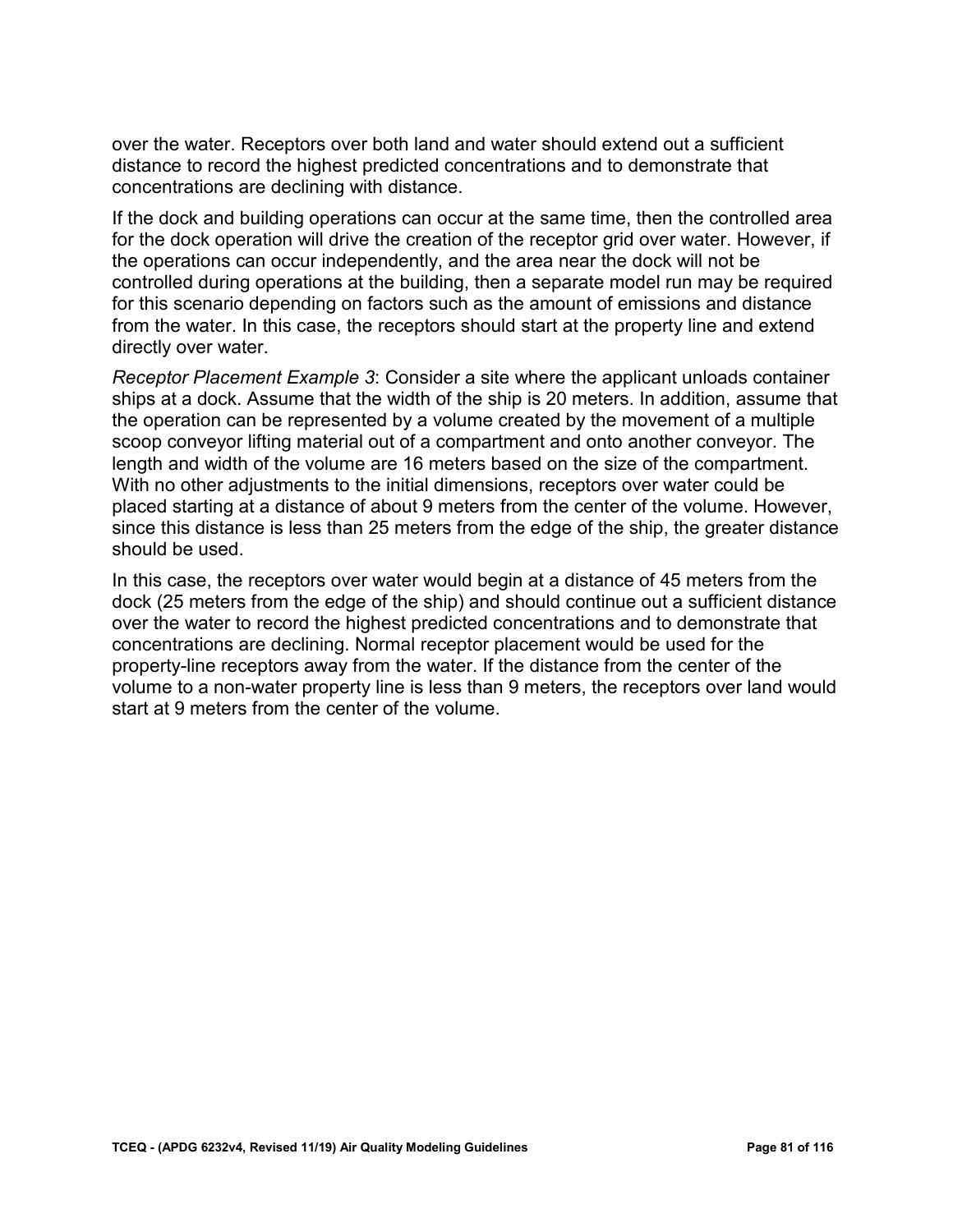# **Appendix N - Surface Characteristics of the Modeling Domain**

 models utilize dispersion coefficients to determine the rate of dispersion for a plume. The modeling domain is the region that will influence the dispersion of the emissions from the facilities under review. Surface characteristics for the modeling domain should be evaluated when determining representative dispersion coefficients. Air dispersion Dispersion coefficients are influenced by factors such as land-use / land-cover (LULC), terrain, averaging period, and meteorological conditions.

 dispersion modeling. The data obtained from a LULC analysis can be used to determine coefficients may be as simple as selecting between rural or urban land-use types. For Evaluating the LULC within the modeling domain is an integral component to air representative dispersion coefficients. The selection of representative dispersion more complex analyses, representative dispersion coefficients can be determined by parameters that are directly related to the LULC within the modeling domain.

## **LULC Analysis for ISC, ISC-PRIME, and SCREEN3**

 on whether the area is predominately rural or urban. The classification of the land use in structures and greater amounts of heat released from concrete and similar surfaces. For the ISC, ISC-PRIME, and SCREEN3 models, the dispersion coefficients are based the vicinity of sources of air pollution is needed because dispersion rates differ between rural and urban areas. In general, urban areas cause greater rates of dispersion because of increased turbulent mixing and buoyancy-induced mixing. This mixing is due to the combination of greater surface roughness caused by more buildings and

 determine whether the character of an area is predominantly rural or urban. One The Environmental Protection Agency (EPA) guidance provides two procedures to procedure is based on land-use typing and the other is based on population density. Both procedures require an evaluation of characteristics within a three-kilometer radius from a source. The land-use typing method is based on the work of August Auer (Auer, 1978) and is preferred because it is more directly related to the surface characteristics of the evaluated area that affects dispersion rates.

 clear; that is, about 70 percent or more of the total land use is either rural or urban, then While the Auer land-use typing method is more direct, it can be labor-intensive to apply. A simplified technique can be used as a screening tool. If the land-use designation is further refinement is not necessary.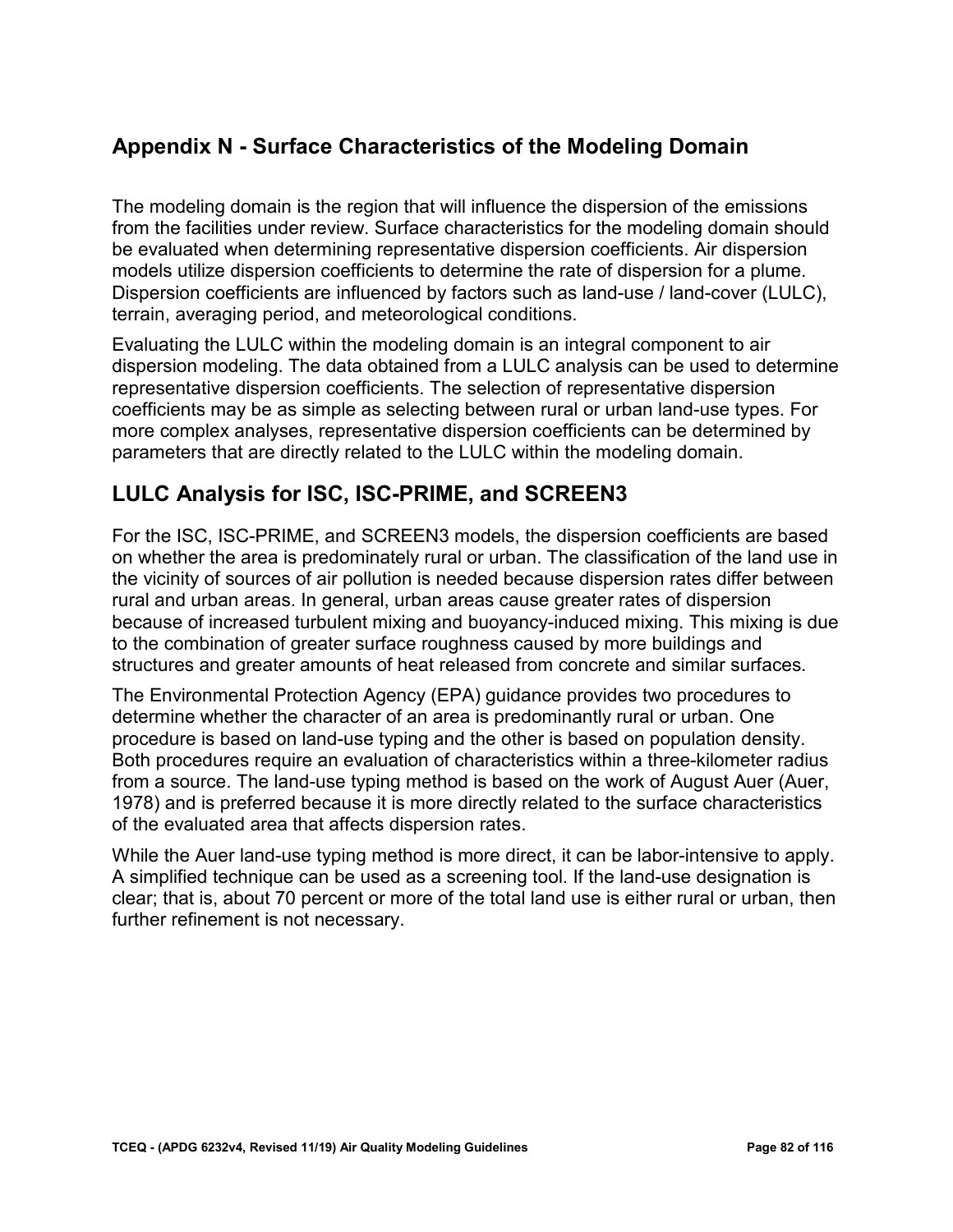# **Simplified Auer Land-Use Analysis**

The Auer land-use approach considers four primary land-use types: Industrial (I), Commercial (C), Residential (R), and Agricultural (A). Within these primary types, subtypes are identified in Table N-1.

| <b>Type</b>    | <b>Description</b>                              | <b>Class</b> |  |
|----------------|-------------------------------------------------|--------------|--|
| 11             | Heavy Industrial                                | Urban        |  |
| 12             | Light/Moderate Industrial                       | Urban        |  |
| C <sub>1</sub> | Commercial                                      | Urban        |  |
| R <sub>1</sub> | <b>Common Residential</b><br>(Normal Easements) | Rural        |  |
| R <sub>2</sub> | <b>Compact Residential</b><br>(Single-Family)   | Urban        |  |
| R <sub>3</sub> | <b>Compact Residential</b><br>(Multi-Family)    | Urban        |  |
| R <sub>4</sub> | <b>Estate Residential</b><br>(Multi-Acre)       | Rural        |  |
| A <sub>1</sub> | <b>Metropolitan Natural</b>                     | Rural        |  |
| A2             | Agricultural                                    | Rural        |  |
| A <sub>3</sub> | Undeveloped (Grass/Weeds)                       | Rural        |  |
| A4             | Undeveloped<br>(Heavily Wooded)                 | Rural        |  |
| A <sub>5</sub> | <b>Water Surfaces</b>                           | Rural        |  |

 within a three-kilometer radius of the source to be evaluated that is either rural or urban. Both land-use types do not need to be evaluated since the land use type that has the The goal in a simplified Auer land-use analysis is to estimate the percentage of the area greatest percentage will be the representative type.

 The primary assumption for the simplified procedure is based on the premise that many facilities should have clear-cut rural or urban designations; that is, the percentage of the primary designation should be greater than about 70 percent. If the land-use designation represents less than 70 percent of the total, supplement the analysis with current aerial photography of the area surrounding the sources or with a detailed drivethrough summary to support the land-use designation to be used in the modeling demonstration.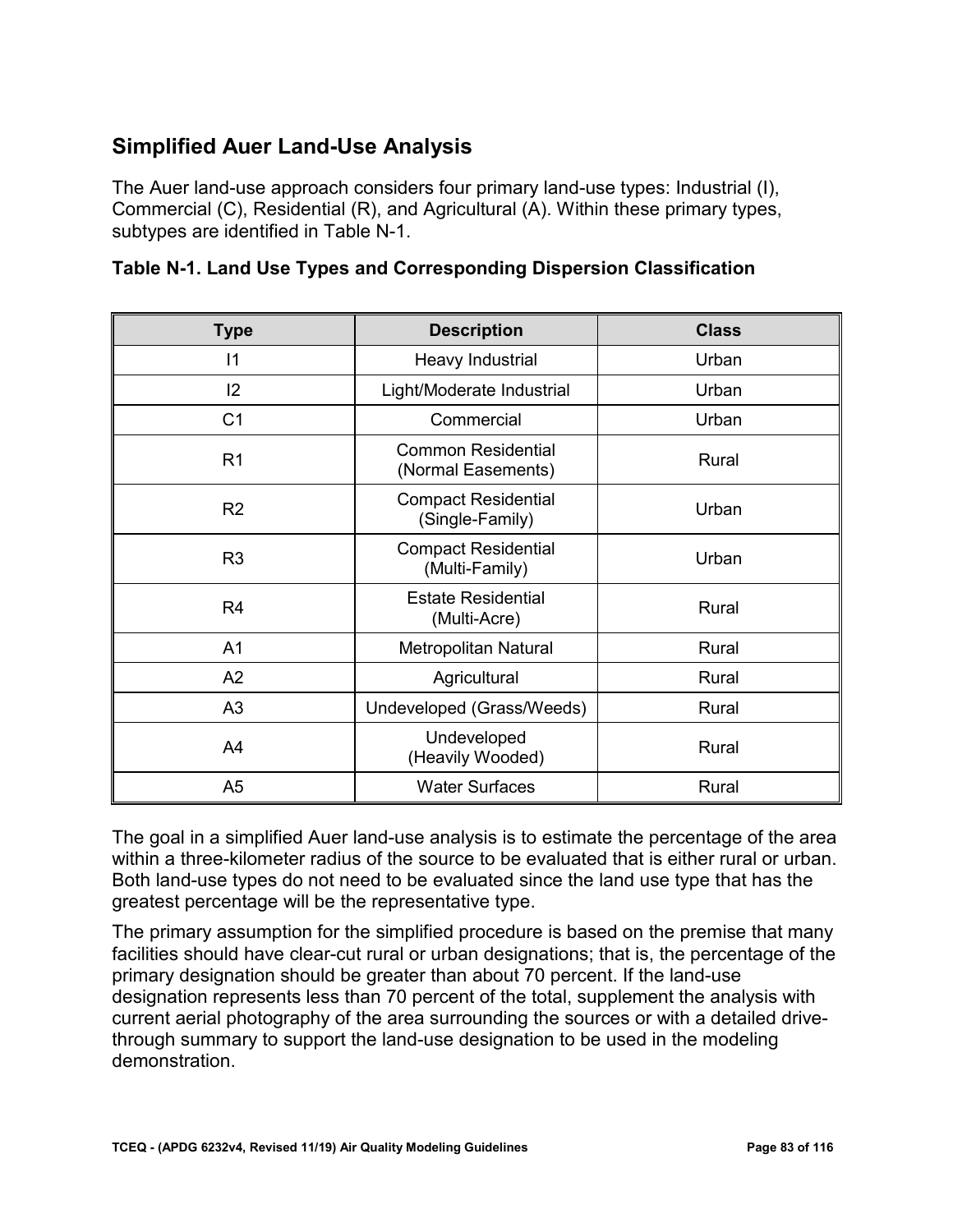# **LULC Analysis for AERMOD and AERSCREEN**

 that are directly related to the LULC within the modeling domain. For example, albedo, Bowen ratio, and surface roughness length all vary for different land-use types and all For AERMOD and AERSCREEN, dispersion coefficients are determined by parameters three parameters affect processes that take place in the surface boundary layer.

- • **Albedo**  defined as the ratio of reflected flux density to incident flux density, referenced to some surface. A high albedo value is associated with a greater amount of reflection of incoming solar radiation. An increase in the reflection of incoming solar radiation will result in less energy available for sensible or latent heat loss and thus a decrease in convective turbulence.
- • **Bowen Ratio**  defined as the ratio of sensible heat flux to latent heat flux from that has a larger latent heat flux than sensible heat flux. A large latent heat flux the earth's surface up into the air. A low Bowen ratio is associated with a surface means less energy is available for sensible heat loss, and will result in a decrease in convective turbulence.
- • **Surface Roughness Length**  defined as the height above the displacement plane at which the mean wind becomes zero when extrapolating the logarithmic wind speed profile downward through the surface layer. A high surface roughness length will result in greater mechanical turbulence and increased vertical mixing.

 There are numerous field studies and references that document different values for these surface characteristic parameters based on LULC, as well as for different seasons of the year. In addition, a tool has been developed by the EPA (AERSURFACE) that can be used to process land cover data to determine the surface characteristic values of the modeling domain. To download AERSURFACE and the corresponding documentation, refer to: [www.epa.gov/scram/air-quality-dispersion](https://www.epa.gov/scram/air-quality-dispersion-modeling-related-model-support-programs#aersurface)[modeling-related-model-support-programs#aersurface](https://www.epa.gov/scram/air-quality-dispersion-modeling-related-model-support-programs#aersurface) 

Provide the technical justification for model options selected, including any references for parameter values in the air quality analysis (AQA).

 nature of the "convective-like" boundary layer that forms during nighttime conditions due factories, as well as by industrial and domestic heating and cooling units. The slow AERMOD and AERSCREEN also include an urban option so that the model can be run using urban algorithms. The urban option used in AERMOD and AERSCREEN is not the same as urban dispersion coefficients used with ISC, ISC-PRIME, and SCREEN3. The urban option in AERMOD and AERSCREEN is used to account for the dispersive to the urban heat island effect. The urban heat island effect is due to industrial and urban development. In rural areas, a large part of the incoming solar energy is used to evaporate water from vegetation and soil. In cities, where less vegetation and exposed soil exists, the majority of the sun's energy is absorbed by urban structures and asphalt. At night, the solar energy (stored as vast quantities of heat in city buildings and roads) is slowly released into the city air. Additional city heat is given off at night by vehicles and release of heat tends to keep nighttime city temperatures higher than those of the faster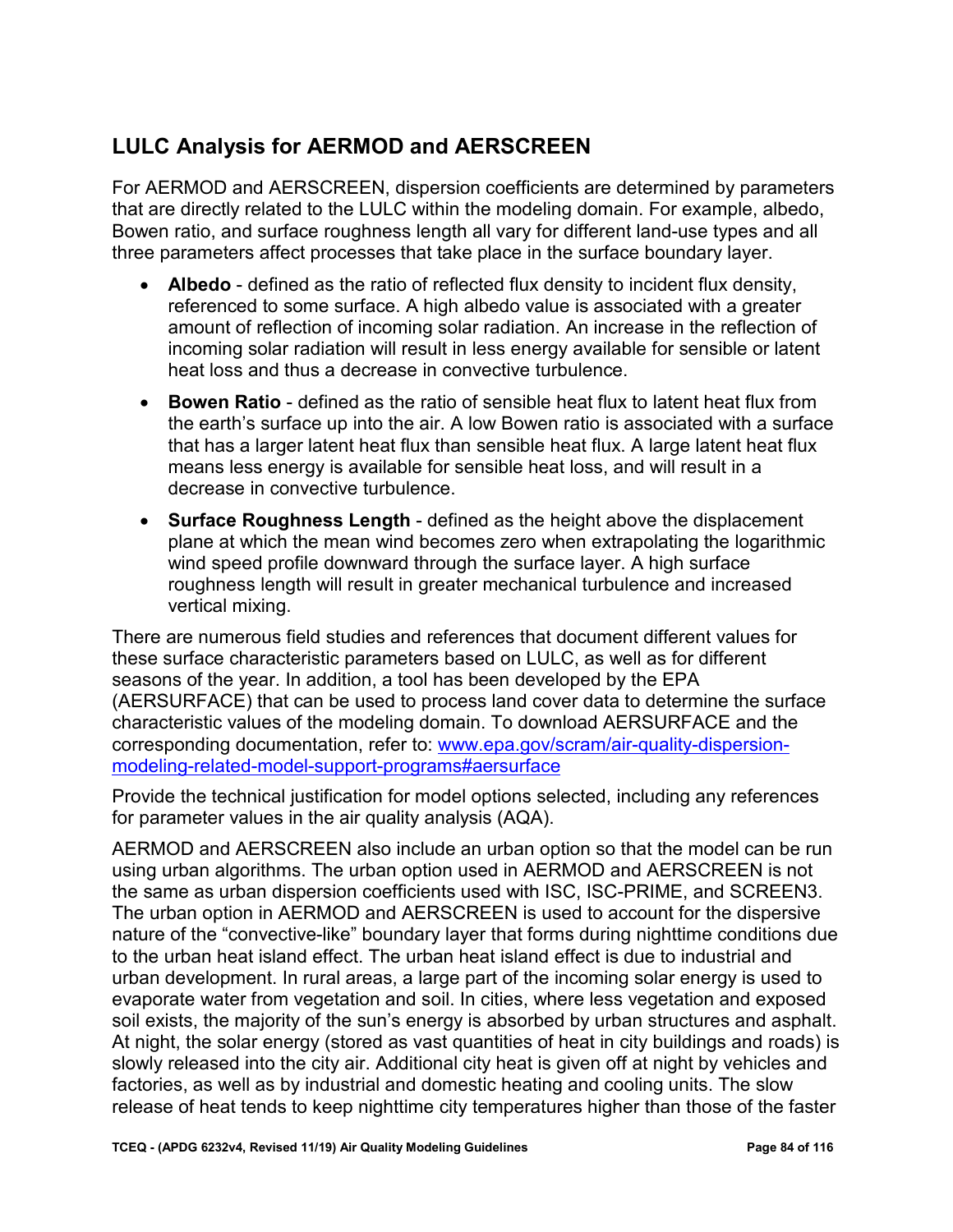cooling rural areas. The magnitude of the urban heat island effect is driven by the urban-rural temperature difference that develops at night.

 The urban option is used to enhance the turbulence for urban nighttime conditions over source-by-source basis, but should also consider the potential for urban heat island that which is expected in the adjacent rural, stable boundary layer. For most applications, the Land Use Procedure described in Section 7.2.1.1 of the Guideline on Air Quality Models (GAQM) is sufficient for determining the urban/rural status. However, there may be sources located within an urban area but located close enough to a body of water or to other non-urban land-use categories to result in a predominately rural land use classification within three kilometers of the source following that procedure. Users are therefore cautioned against applying the Land Use Procedure on a influences across the full modeling domain. This is consistent with the fact that the urban heat island is not a localized effect, but is more regional in character.

Implementation Guide: For additional information about the urban option and the corresponding required input parameters for the urban option, see the guidance contained in the *AERMOD* 

*Implementation Guide*[: www.epa.gov/scram/air-quality-dispersion-modeling-preferred-and-recommended](http://www.epa.gov/scram/air-quality-dispersion-modeling-preferred-and-recommended-models#aermod)[models#aermod](http://www.epa.gov/scram/air-quality-dispersion-modeling-preferred-and-recommended-models#aermod) 

## **Terrain**

Much of Texas can be characterized as having relatively flat terrain; however, some areas of the state have simple-to-complex terrain. The Air Dispersion Modeling Team (ADMT) defines flat terrain as terrain equal to the elevation of the stack base; simple terrain as terrain lower than the height of the stack top; and, complex terrain as terrain above the height of the plume centerline (for screening modeling, complex terrain is terrain above the height of the stack top). Terrain above the height of the stack top but below the height of the plume centerline is known as intermediate terrain.

 just one of many map projections used to represent locations on a flat surface. Also, be American Datum (NAD) 27, World Geodetic System (WGS) 72, NAD83, and WGS84) (latitude and longitude). When representing receptor, building, and source locations in Evaluate the geography within the modeling domain to determine how terrain elevations should be addressed. There are many sources of terrain elevation data that can be used in air dispersion modeling demonstrations. However, the sources of terrain elevation data may differ in sampling interval, geographic reference system, areas covered, and accuracy of data. For example, Universal Transverse Mercator (UTM) is aware that there are several horizontal data coordinate systems or datum (North that are used to represent locations on the earth's surface in geographic coordinates UTM coordinates, make certain that all of the coordinates originated in, or are converted to, the same horizontal datum.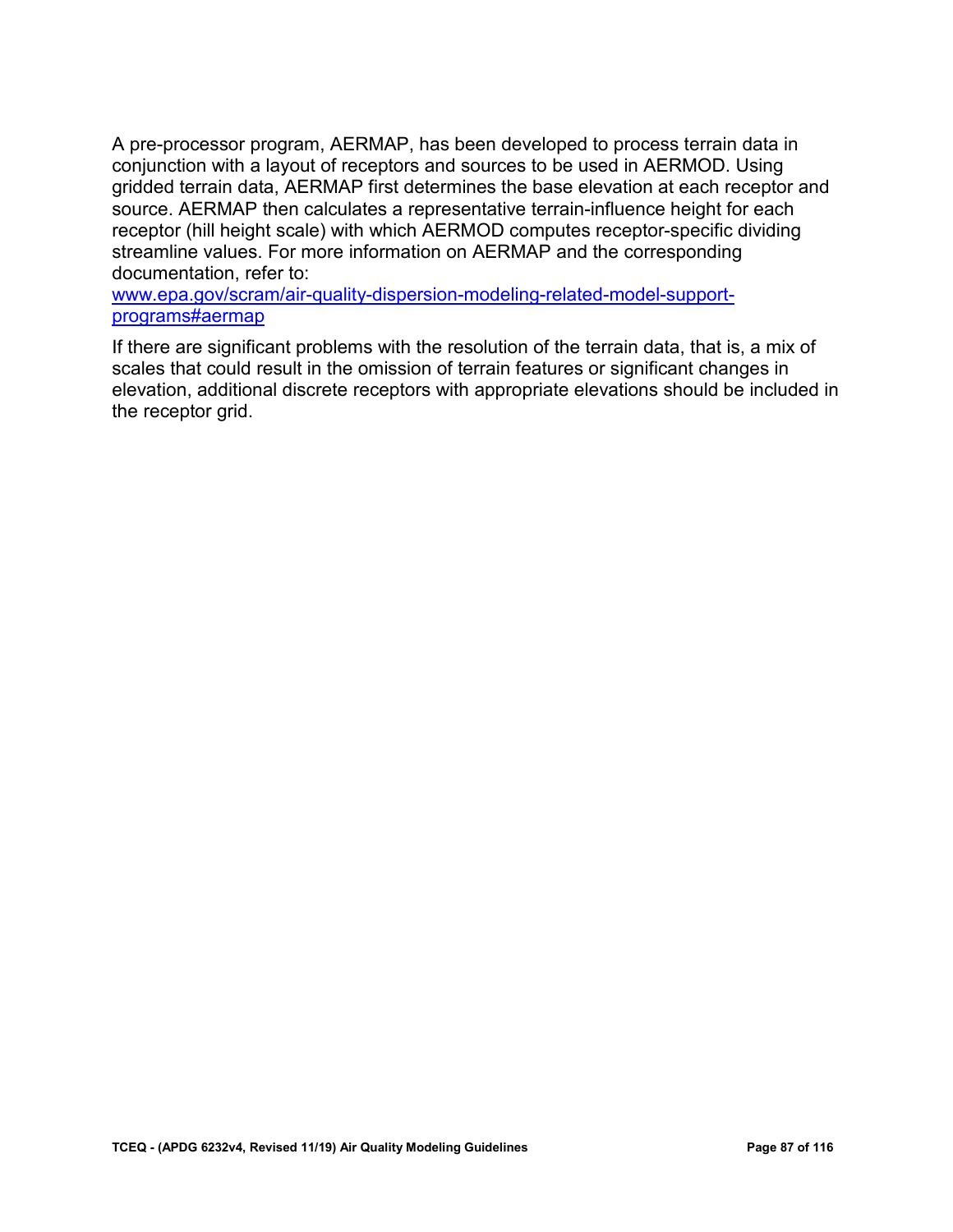# **Appendix O - Meteorological Data**

 The Air Dispersion Modeling Team (ADMT) has prepared meteorological data sets for demonstrations across the state. These data sets are available by county for download from the ADMT Internet page as follows: modeling demonstrations in order to establish consistency among modeling

For ISC/ISC-PRIME [www.tceq.texas.gov/permitting/air/modeling/admtmet.html](http://www.tceq.texas.gov/permitting/air/modeling/admtmet.html) 

For AERMOD [www.tceq.texas.gov/permitting/air/modeling/aermod-datasets.html](https://www.tceq.texas.gov/permitting/air/modeling/aermod-datasets.html) 

In addition to the meteorological data sets, the Internet pages above include information on how the meteorological data sets were developed, as well as the file naming conventions of the meteorological data sets.

For AERMOD, meteorological data sets have been developed using three surface roughness categories (low, medium, and high). Refer to Appendix N for additional guidance on determining the appropriate surface roughness category.

 meteorological data for all applicable averaging periods for consistency. For Prevention years of prognostic meteorological data are required, and an operational evaluation of For minor New Source Review (NSR) permit applications, the use of one year of National Weather Service (NWS) meteorological data may be sufficient. However, if five years of NWS meteorological data are used, then use the same five-year of Significant Deterioration (PSD) demonstrations, use the most recent, readily available five years of NWS meteorological data. The Guideline on Air Quality Models (GAQM) also provides an option to use prognostic meteorological data for a regulatory modeling application where there is no representative NWS station, and it is prohibitive or not feasible to collect adequately representative site-specific data. The Environmental Protection Agency (EPA) released the Mesoscale Model Interface Program (MMIF) that converts the prognostic meteorological data (Mesoscale Model 5 or Weather Research and Forecasting) into a format suitable for dispersion modeling applications. When processing prognostic meteorological data for AERMOD, the MMIF should be used to process data to generate AERMET inputs and the data subsequently processed through AERMET for input into AERMOD. The GAQM also notes that at least three the meteorological modeling data for all model years (i.e., statistical or graphical) should be completed. The use of these data will need to be coordinated with the ADMT.

Provide an ASCII version of the model-ready data with the air quality analysis (AQA) submittal.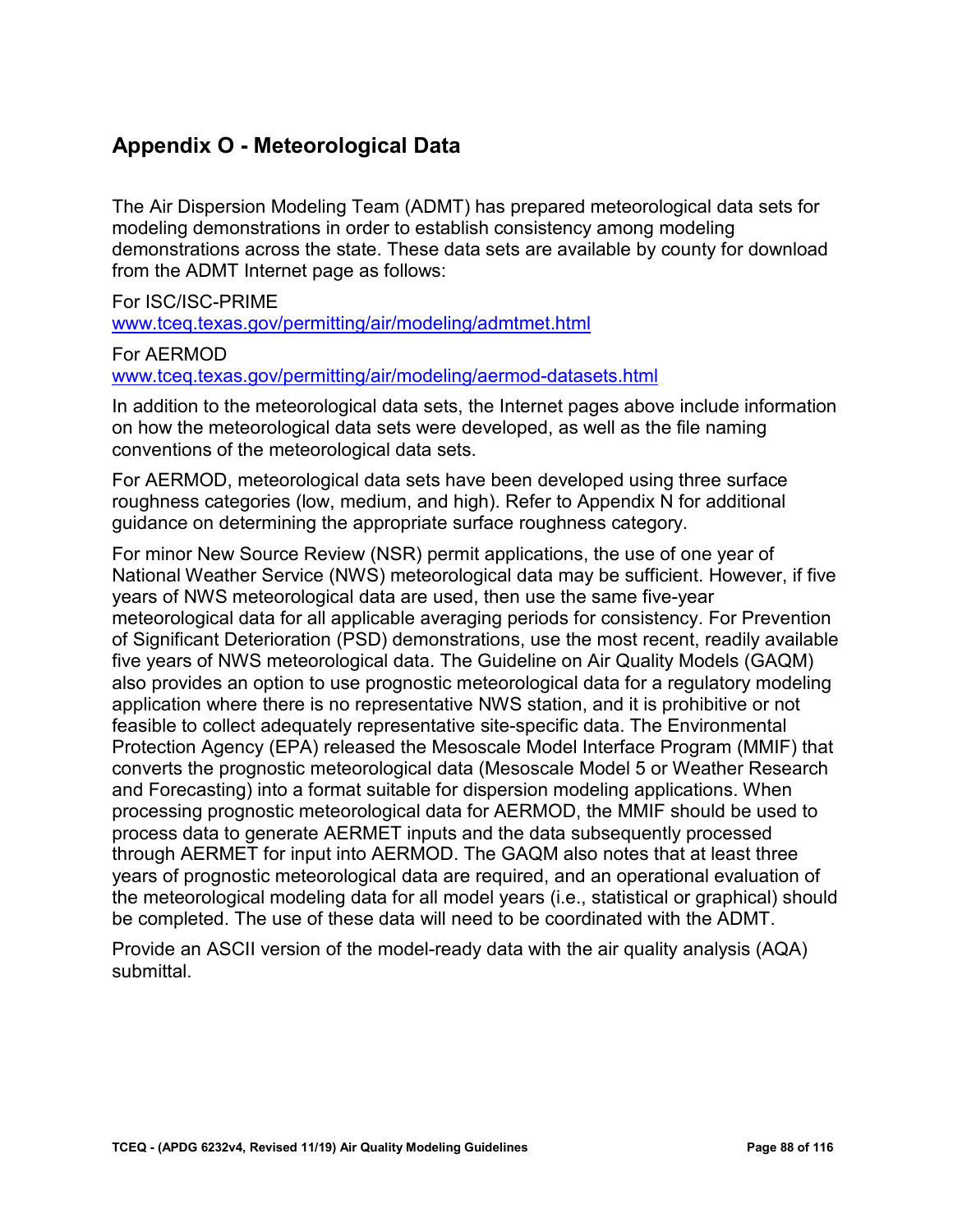cooling rural areas. The magnitude of the urban heat island effect is driven by the urban-rural temperature difference that develops at night.

The urban option is used to enhance the turbulence for urban nighttime conditions over that which is expected in the adjacent rural, stable boundary layer. For most applications, the Land Use Procedure described in Section 7.2.1.1 of the Guideline on Air Quality Models (GAQM) is sufficient for determining the urban/rural status. However, there may be sources located within an urban area but located close enough to a body of water or to other non-urban land-use categories to result in a predominately rural land use classification within three kilometers of the source following that procedure. Users are therefore cautioned against applying the Land Use Procedure on a source-by-source basis, but should also consider the potential for urban heat island influences across the full modeling domain. This is consistent with the fact that the urban heat island is not a localized effect, but is more regional in character.

For additional information about the urban option and the corresponding required input parameters for the urban option, see the quidance contained in the AERMOD Implementation Guide:

www.epa.gov/scram/air-quality-dispersion-modeling-preferred-and-recommendedmodels#aermod

## **Terrain**

Much of Texas can be characterized as having relatively flat terrain; however, some areas of the state have simple-to-complex terrain. The Air Dispersion Modeling Team (ADMT) defines flat terrain as terrain equal to the elevation of the stack base; simple terrain as terrain lower than the height of the stack top; and, complex terrain as terrain above the height of the plume centerline (for screening modeling, complex terrain is terrain above the height of the stack top). Terrain above the height of the stack top but below the height of the plume centerline is known as intermediate terrain.

Evaluate the geography within the modeling domain to determine how terrain elevations should be addressed. There are many sources of terrain elevation data that can be used in air dispersion modeling demonstrations. However, the sources of terrain elevation data may differ in sampling interval, geographic reference system, areas covered, and accuracy of data. For example, Universal Transverse Mercator (UTM) is just one of many map projections used to represent locations on a flat surface. Also, be aware that there are several horizontal data coordinate systems or datum (North American Datum (NAD) 27, World Geodetic System (WGS) 72, NAD83, and WGS84) that are used to represent locations on the earth's surface in geographic coordinates (latitude and longitude). When representing receptor, building, and source locations in UTM coordinates, make certain that all of the coordinates originated in, or are converted to, the same horizontal datum.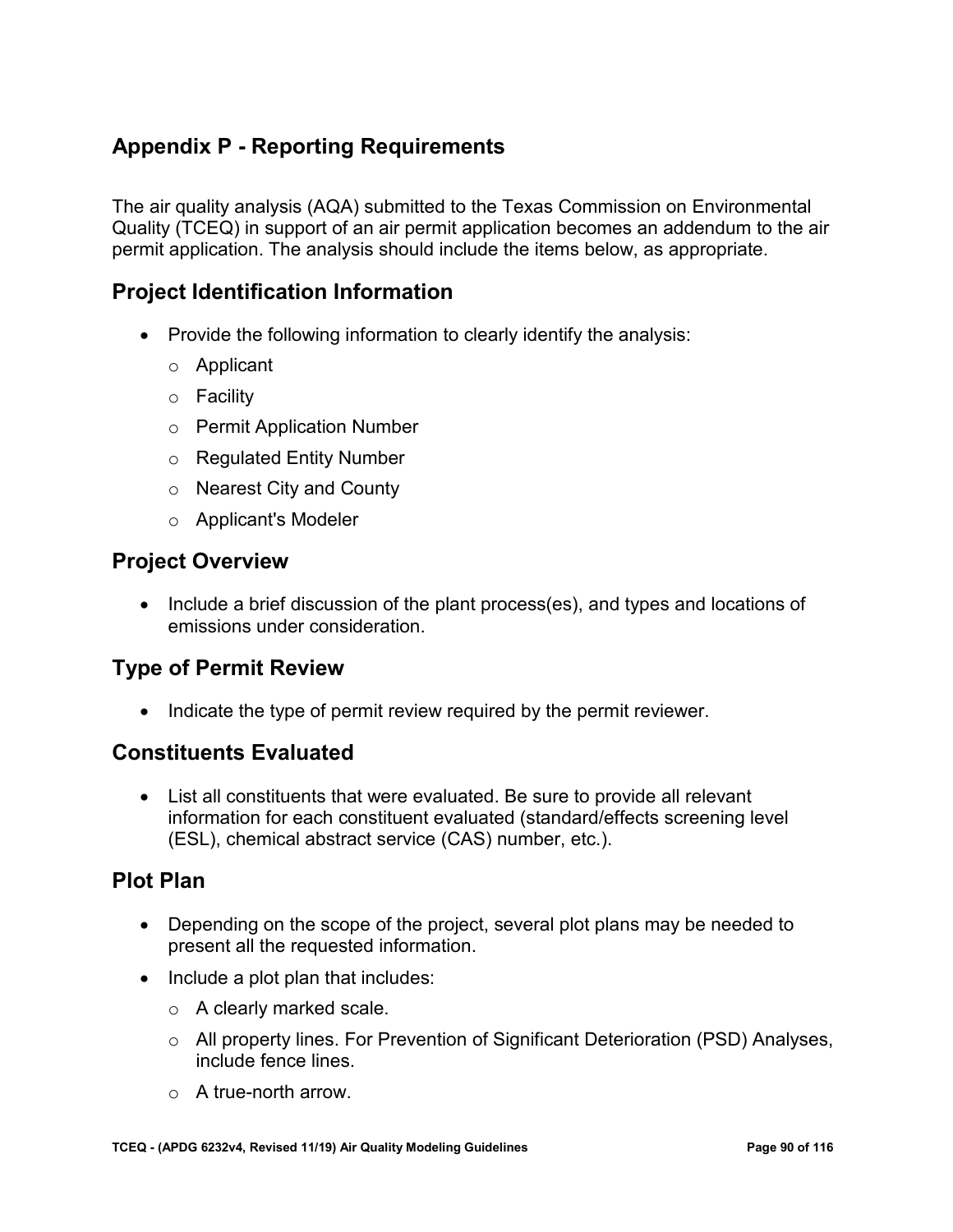- horizontal borders. Please do not use plant or other coordinates. o Universal Transverse Mercator (UTM) coordinates along the vertical and
- o Include the datum of your coordinates.
- $\circ$  Reference UTM coordinates and locations of all emission points including fugitive sources modeled.
- $\circ$  Labels/IDs and coordinates for emission points on the plot plan should correlate with the information contained in the AQA.
- o Buildings and structures on-property or off-property which could cause downwash. Include length, width, and height.

#### **Area Map**

- For minor New Source Review (NSR) Analyses,
	- $\circ$  Include a copy of the area map submitted with the air permit application. The map should cover the area within a 1.9 mile (three-kilometer) radius of the facility if used for the Auer land-use analysis.
	- $\circ$  The area map should include all property lines. For sites with a single property line designation (SPLD), include all property lines associated with the SPLD. Also include a copy of the SPLD agreement and order with the AQA.
	- $\circ$  Add UTMs to the horizontal and vertical dimensions of the map section, as well as the date and title of the map. Include the datum of your coordinates.
	- $\circ$  Annotate schools within 3,000 feet of the sources nearest to the property line.
	- $\circ$  For the Health Effects Review, annotate the nearest non-industrial receptor of any type. Include any additional non-industrial receptors requested by the Toxicology Division.
- For PSD Analyses,
	- $\circ$  Include a copy of the area map submitted with the air permit application. The map should cover the area within a 1.9 mile (three-kilometer) radius of the facility if used for the Auer land-use analysis.
	- o The area map should include all fence lines.
	- $\circ$  Add UTMs to the horizontal and vertical dimensions of the map section, as well as the date and title of the map. Include the datum of your coordinates.
	- $\circ$  Include maps that show the location of:
		- (62 miles). **PSD Class I areas within 10 kilometers (6.2 miles) or 100 kilometers**
		- Urban areas, non-attainment areas, and topographic features within 50 kilometers (31 miles) or the distance to which the source has a significant impact, whichever is less.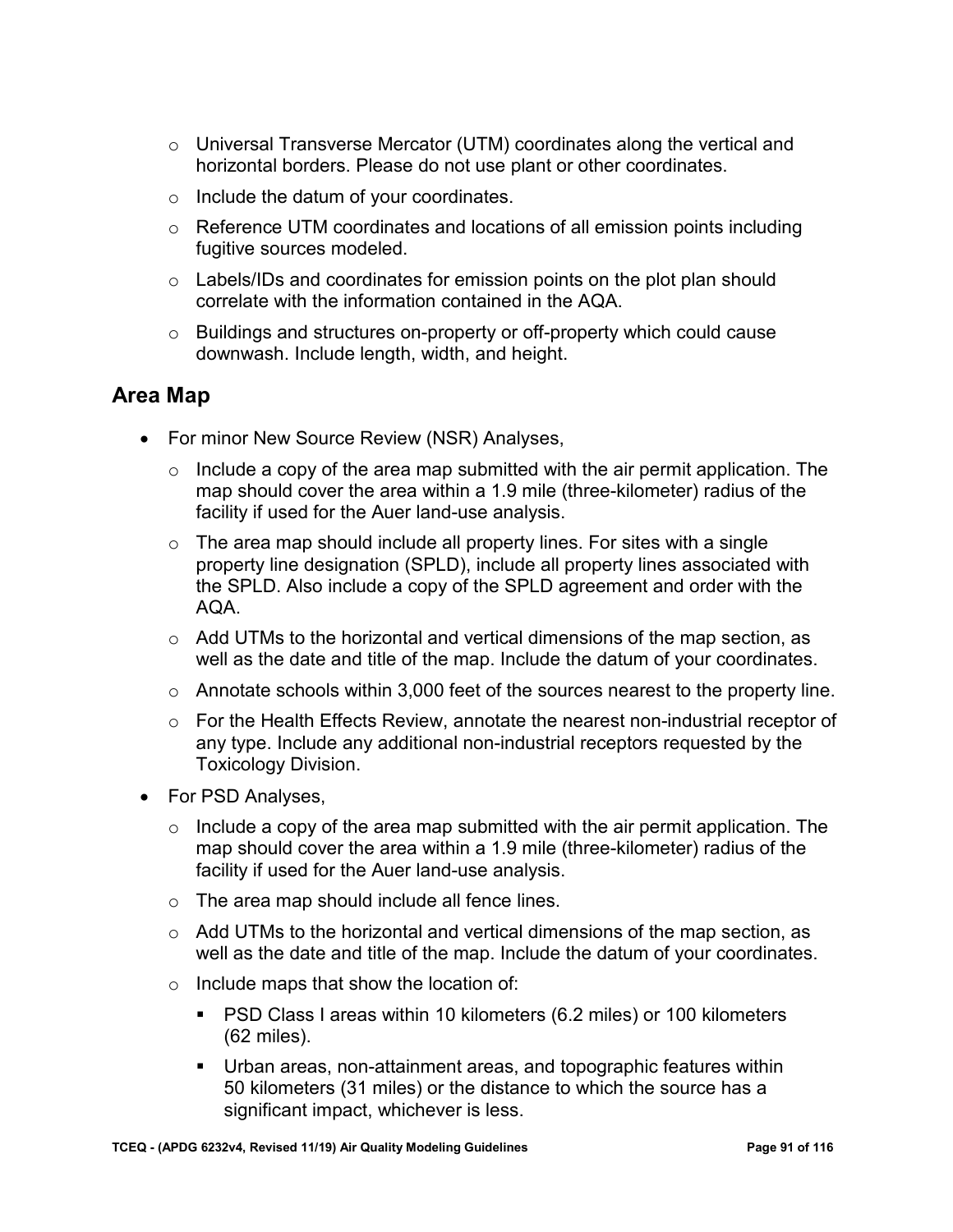- Any on-site or local meteorological stations, both surface and upper air.
- State/local/on-site ambient air monitoring sites used for background concentrations.

# **Air Quality Monitoring Data**

- For minor NSR and PSD National Ambient Air Quality Standards (NAAQS) Analyses,
	- o Provide the monitor ID, county, and address for each monitor.
	- o Discuss how ambient background concentrations were obtained.
	- $\circ$  Include a summary of observations for each constituent and averaging time, if available.
	- $\circ$  Provide all calculations, including electronic spreadsheets and substitution data.
- For the Health Effects Review, identify monitored data that was used to supplement or substitute for modeling. Demonstrate that the data represent near worst-case operational and meteorological conditions.

## **Modeling Emissions Inventory**

- On-Property Sources to be Permitted,
	- $\circ$  Include a copy of the Table 1(a) that was submitted with the air permit application and subsequently approved by the permit reviewer. Ensure additional entries are provided on the Table 1(a) if stack parameters for any averaging period or load level could be different.
	- $\circ$  Identify special source types or characterizations such as covered stacks, horizontal exhausts, fugitive sources, area sources, open-pit sources, volume sources, stockpiles, and flares.
	- $\circ$  Include all assumptions and calculations used to determine as appropriate the size, sides, rotation angles, heights of release, initial dispersion coefficients, effective stack diameter, gross heat release and weighted (by volume) average molecular weight of the mixture being burned.
	- $\circ$  Specify particulate emissions as a function of particle size; mass fraction for each particle size category; and particle density for each particle size category, as applicable.
- Other On-Property and Off-Property Sources,
	- o Include the Air Permits Allowable Database (APAD) retrieval for each constituent.
	- $\circ$  Include an additional list for each constituent for any sources modeled but were not included in the APAD retrieval. This list should contain all the information required by the Table 1(a).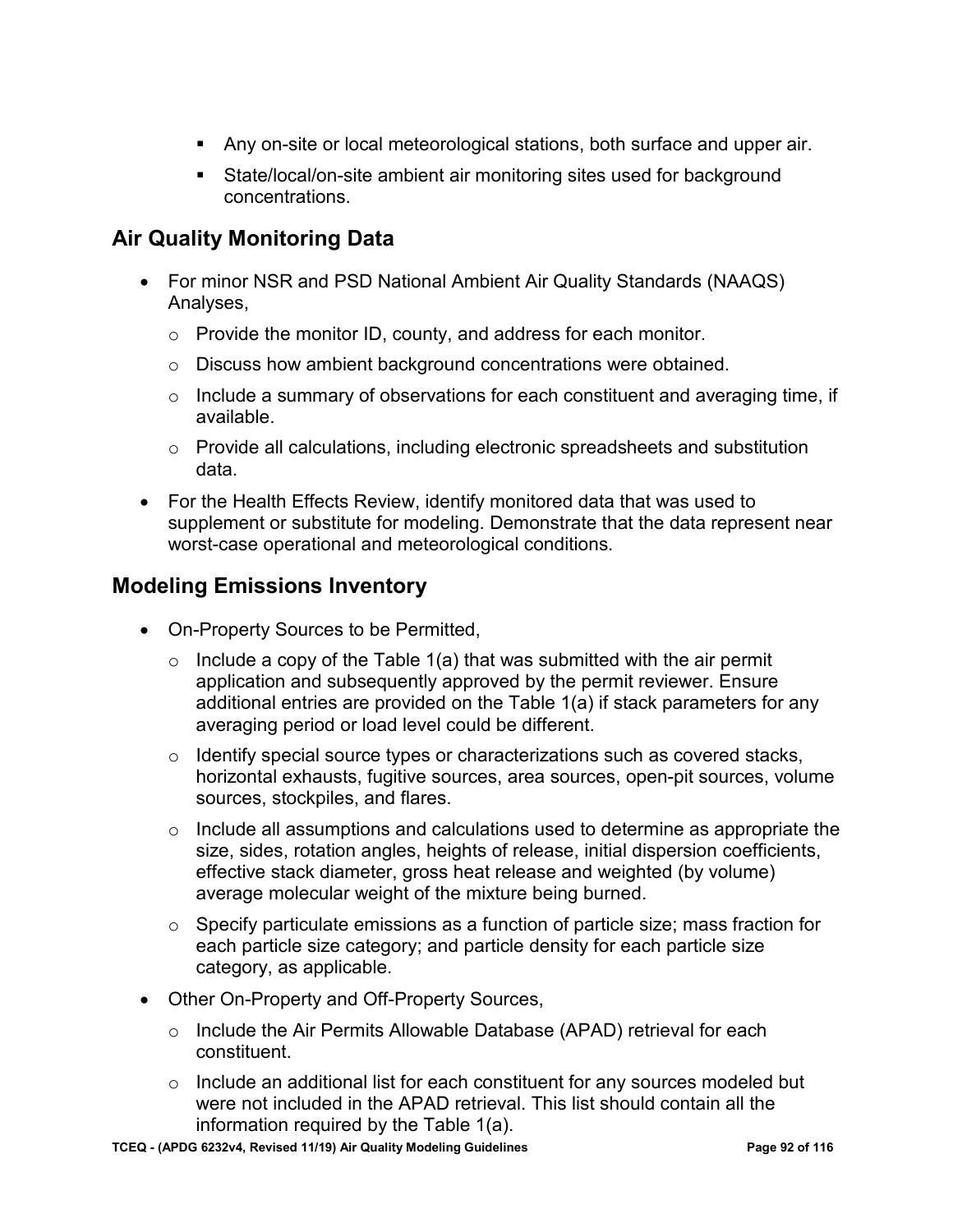$\circ$  For PSD Analyses, include a list of secondary emissions, if applicable. Secondary emissions occur from any facility that is not a part of the facility emissions as a result of the permitted project. being reviewed, that would only be constructed or would have an increase of

## **Point Number (EPN) with the Source Number in the Modeling Output Table Correlating the Emission Inventory Source Name and Emission**

 the modeling if they are different from the EPNs in the Table 1(a) or from any • Include a table that cross-references the source identification numbers used in additional list of sources.

#### **Stack Parameter Justification**

- • Include the basis for using the listed stack parameters (flow rates, temperatures, stack heights, velocities). This should include the calculations used to determine the parameters.
- If the production or load levels could be less than 100 percent, demonstrate how the modeled emission rates and stack parameters were obtained to produce the worst-case impacts (in certain cases lower production levels may result in higher predicted impacts).
- • Include at least 25 percent, 50 percent, 75 percent, and 100 percent production or load levels analyses, if the source could be operated at these reduced levels.

## **Scaling Factors**

• Discuss how emission scalars were developed and used in the modeling demonstration. In addition, identify those scalars that should be included in an enforceable permit provision, such as restricted hours of operation.

## **Models Proposed and Modeling Techniques**

- • Include a detailed discussion of the models that were used, model version numbers, and the model entry data options such as the regulatory default option and the period option.
- Discuss any specialized modeling techniques such as screening, collocating sources, and ratioing.
- Include assumptions and sample calculations.

## **Selection of Dispersion Option**

• Base the selection of urban or rural dispersion coefficients on the Auer land-use analysis.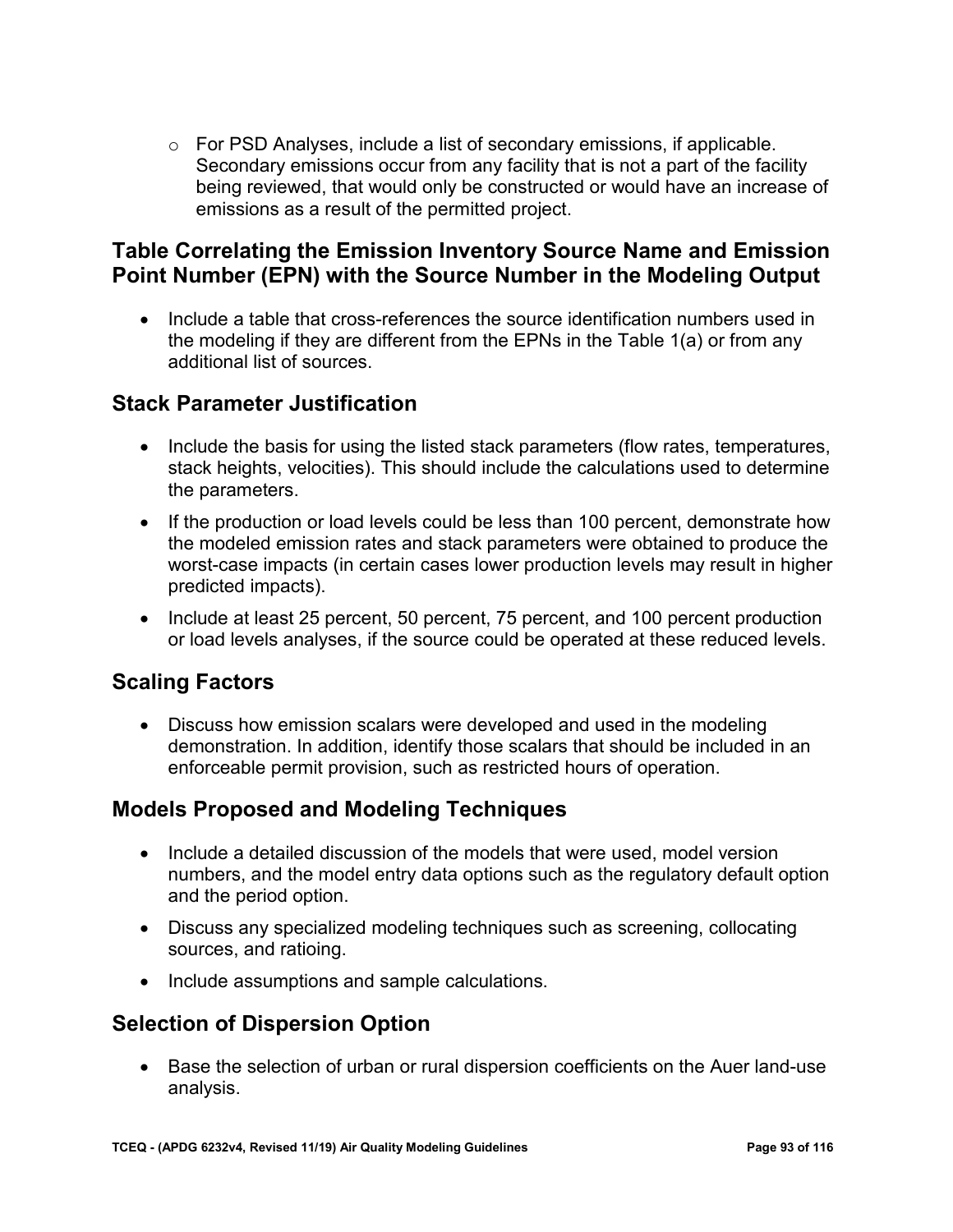• Include a detailed discussion and sufficient technical justification to support the selection of the dispersion option.

## **Building Wake Effects (Downwash)**

- Discuss how downwash structures were determined and include applicable information required to use the EPA's BPIP-PRIME. Submit all input files and files generated by the BPIP-PRIME program, and any computer-assisted drawing files.
- • Provide a table of structure heights and associated building IDs used in the downwash analysis.

## **Receptor Grid**

- Discuss how the receptor grids were determined for each type of analysis.
- Include the datum of your coordinates.
- Discuss if terrain was applicable. If so, discuss how terrain for individual receptors was determined.

#### **Meteorological Data**

- Indicate the surface station, surface station anemometer height, surface station profile base elevation, upper-air station, and period of record, as applicable.
- Include the meteorological data files used for all demonstrations.
- Discuss how meteorological data were determined or replaced. Include Air Dispersion Modeling Team (ADMT) approval of replacement data.
- In addition, submit all the supplementary data used to develop the specific input meteorological parameters required by the meteorological pre-processor programs.

## **Modeling Results**

- Summarize and compare the modeling results relative to all applicable de minimis values, standards, guidelines, or reference air concentrations. Tabulated results are preferred.
- For the Health Effects Review, present the maximum concentrations predicted for non-industrial receptors separately and include the location of the receptor. Provide the predicted frequency of exceedance if applicable.
- • For the Additional Impacts Analysis (for PSD Analyses), include the results of the additional impacts analysis for growth, visibility, and soils and vegetation.
- For the Class I Area Impacts Analysis (for PSD Analyses), include the results of the Class I area impacts analysis, as applicable.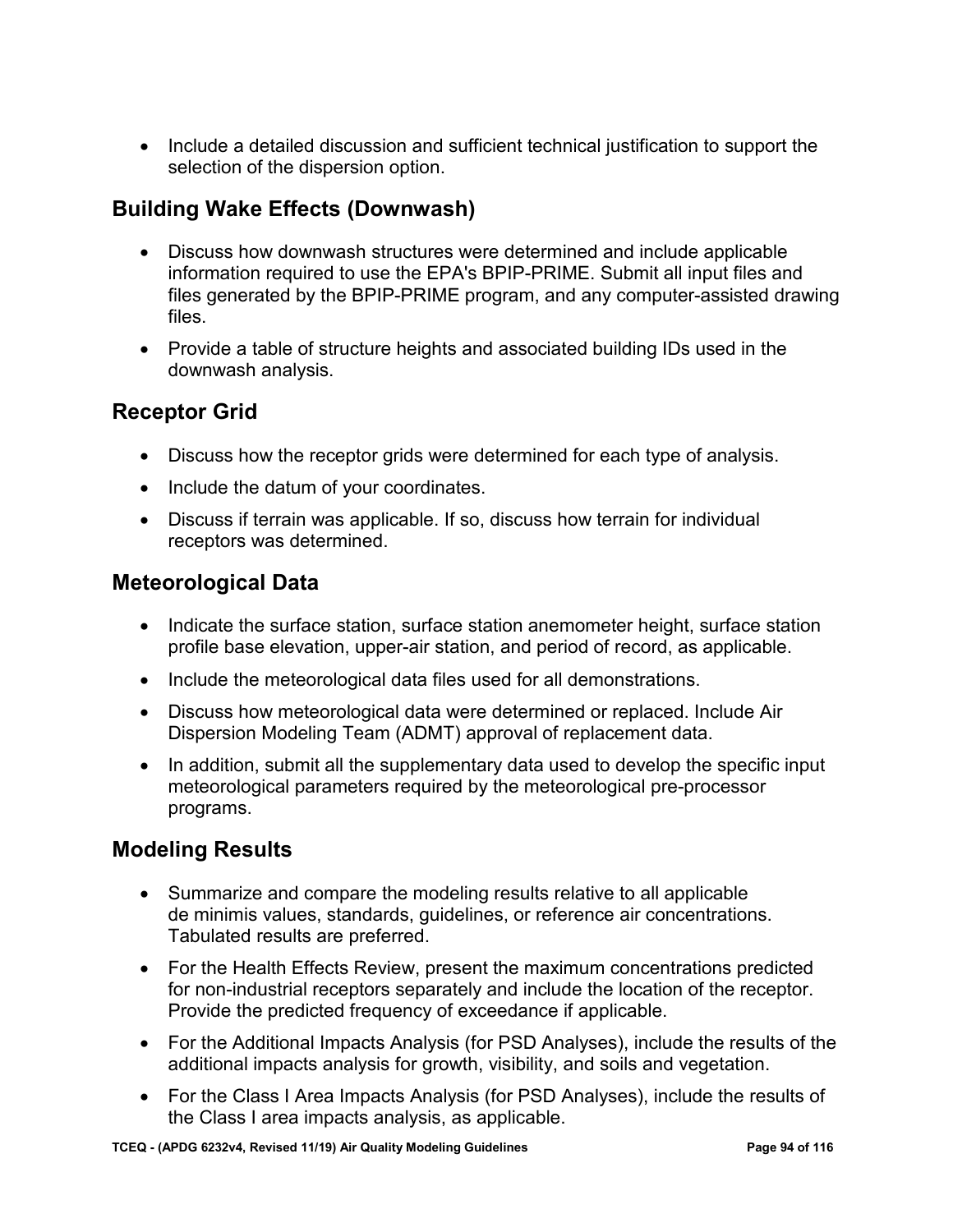### **Electronic Information (Model Input/Output and Associated Computer or Electronic Files)**

- • Include:
	- $\circ$   $\,$  All input and output files for each air dispersion model run, including data, grid and plot files.
	- o All files produced by a software entry program.
	- o All automated downwash program input and output files and any computerassisted drawing files.
	- o All meteorological data files in ASCII format.
	- o All boundary files, including computer-assisted drawing files, specifying coordinates for property lines.
	- $\circ$  For PSD Analyses, all boundary files, including computer-assisted drawing files, specifying coordinates for fence lines.
	- o Include all spreadsheet files used for comparison of predicted concentrations with standards or guidelines. This includes, but is not limited to, spreadsheet files used for ratio techniques.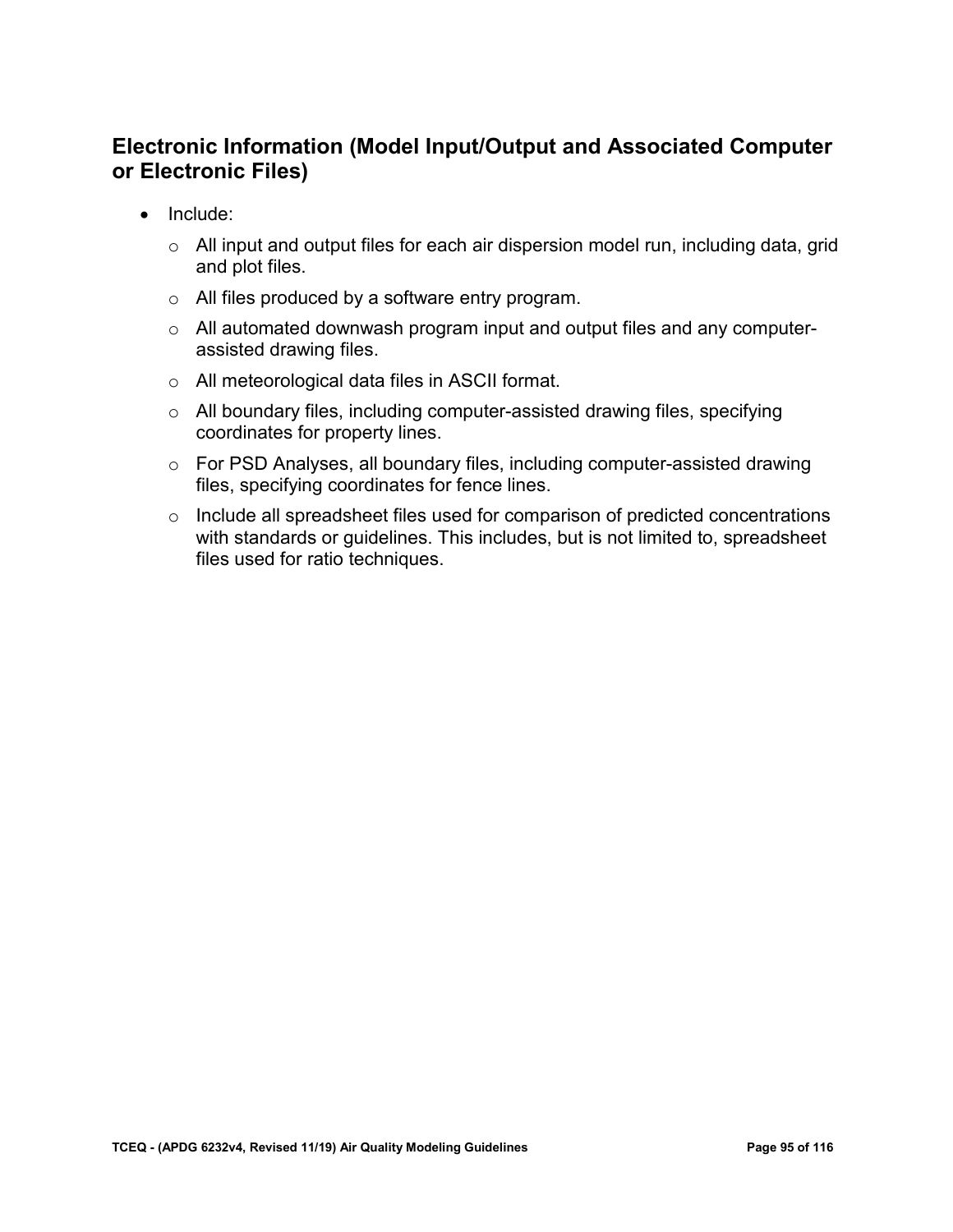# **Appendix Q - Conducting an Ambient Ozone Impacts Analysis**

For a Prevention of Significant Deterioration (PSD) application, if a project will emit 100 tons per year (tpy) or more of volatile organic compounds (VOCs) or nitrogen oxides  $(NO<sub>x</sub>)$  emissions, an ozone impact analysis to demonstrate predicted compliance with the 8-hour ozone standard is required, including the gathering of ambient air quality data. The person conducting the analysis should follow the basic procedure described in the following paragraphs:

**Step 1.** Determine whether site-specific monitoring data or representative monitoring data will be used to obtain an ozone background concentration.

- • A site-specific monitoring program must last a minimum of at least four to six months up to twelve months during the ozone season (an ozone season can vary based on the location being evaluated). Use the fourth-highest daily maximum 8-hour average ozone concentration monitored during a single ozone season or up to a three-year average of the annual fourth-highest daily maximum 8-hour ozone concentrations if data are available.
- • Representative monitoring data may be available from the ozone network in Texas. Refer to Appendix D for additional guidance on determining a representative ozone background concentration.

 If the background concentration equals or exceeds 70 parts per billion (ppb), Step 2 cannot be used and approaches such as the applicant providing emissions offsets or reducing proposed VOC or  $NO<sub>x</sub>$  emissions for the project below 100 tpy would be considered.

**Step 2.** Determine the potential impacts on ozone levels associated with the proposed project emissions.

 As part of the revisions made to the Guideline on Air Quality Models (January 17, 2017), approach for addressing single-source impacts on ozone. The first tier involves the use from a particular source. The second tier involves application of more sophisticated the Environmental Protection Agency (EPA) promulgated a two-tiered demonstration of technically credible relationships between precursor emissions and a source's impact (that may be published in literature; developed from modeling that was previously conducted for an area by a source, a governmental agency, or some other entity that is deemed sufficient; or generated by a reduced form model) in combination with other supportive information and analysis for the purpose of estimating secondary impacts case-specific chemical transport models (e.g., photochemical grid models). The appropriate tier for a given application should be selected in consultation with the Air Dispersion Modeling Team (ADMT) and be consistent with applicable EPA guidance.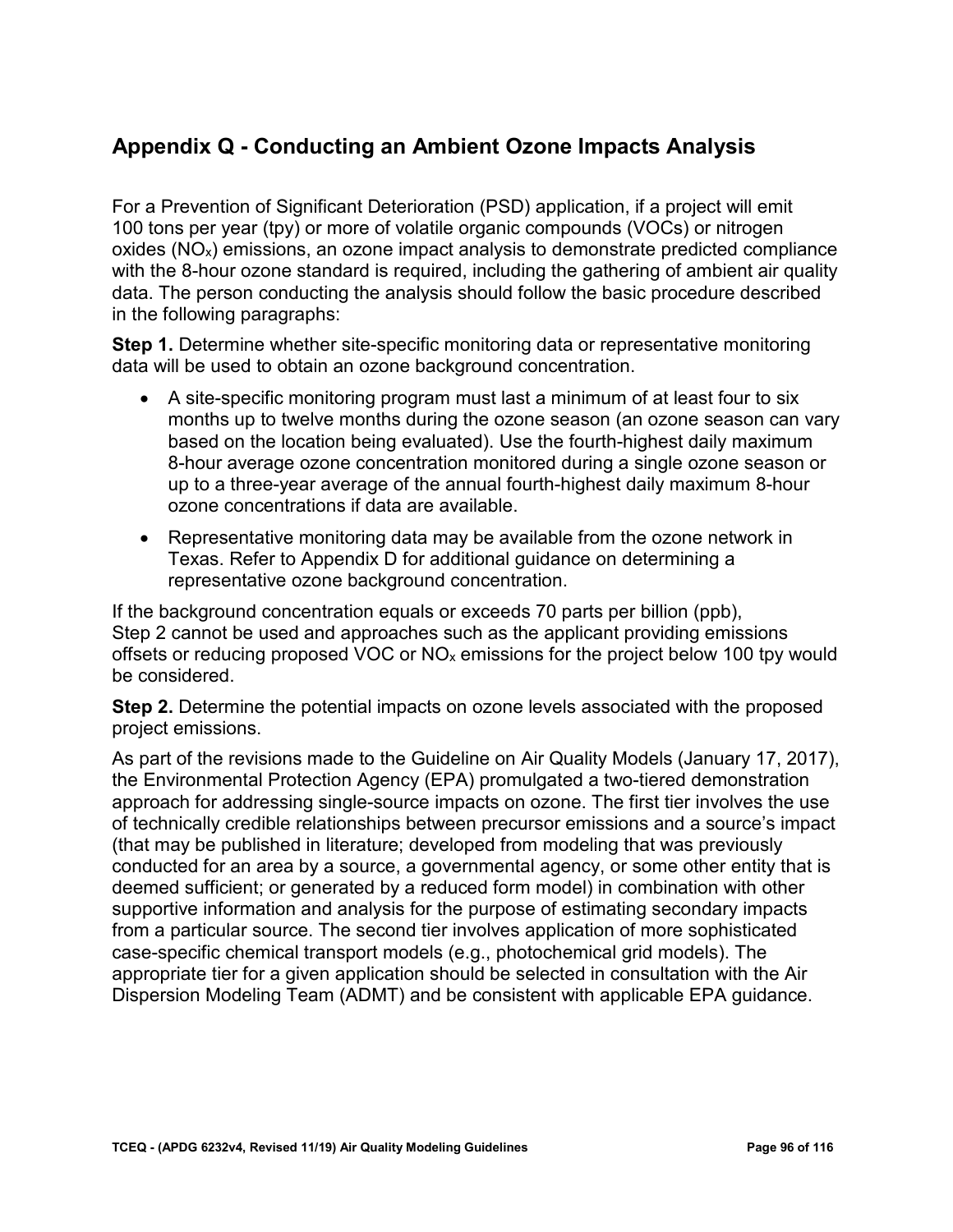## **Tier 1**

The EPA developed a tier 1 demonstration tool for ozone precursor emissions called Modeled Emission Rates for Precursors (MERPs). The development of the tool and

 related guidance is summarized in a memorandum from EPA dated April 30, 2019, with (MERPs) as a Tier 1 Demonstration Tool for Ozone and PM2.5 under the PSD Permitting modeling to relate precursor emissions and peak secondary pollutant impacts from a subject, "Guidance on the Development of Modeled Emission Rates for Precursors Program." The basic idea behind the MERPs is to use technically credible air quality specific or hypothetical sources. To derive a MERP value, the model predicted relationship between precursor emissions from hypothetical sources and their downwind maximum impacts can be combined with a significant impact level (SIL) using the following equation:

$$
MERP = SIL * \frac{Modeled emission rate from hypothetical source}{Model air quality impact from hypothetical source}
$$

The ADMT used the air quality modeling results for hypothetical sources summarized in Appendix A of the EPA MERPs memorandum to derive MERPs for the hypothetical sources located in Texas using the EPA recommended SIL for ozone (1 ppb). The EPA is maintaining an Excel spreadsheet of the maximum impacts for daily maximum 8-hour average ozone for the hypothetical sources on their Support Center for Regulatory Atmospheric Modeling website. It is expected that the information in the Excel spreadsheet will be updated over time as newer modeling is done. The worst-case derived MERPs for the hypothetical Texas sources are presented below in Table Q-1:

| Table Q-1. Worst-case MERP Values (in tons per year) |  |  |
|------------------------------------------------------|--|--|
|------------------------------------------------------|--|--|

| <b>Precursor</b> | 8-hour Ozone |  |
|------------------|--------------|--|
| NO <sub>x</sub>  | 250          |  |
| VOC              | 2604         |  |

To use the MERP values in Table Q-1 as a tier 1 demonstration, an analysis will need to be provided that shows that the emissions characteristics of the project source and the chemical and physical environment in the vicinity of the project source are adequately represented by the various hypothetical Texas sources modeled by the EPA (and documented in the EPA MERPs memorandum).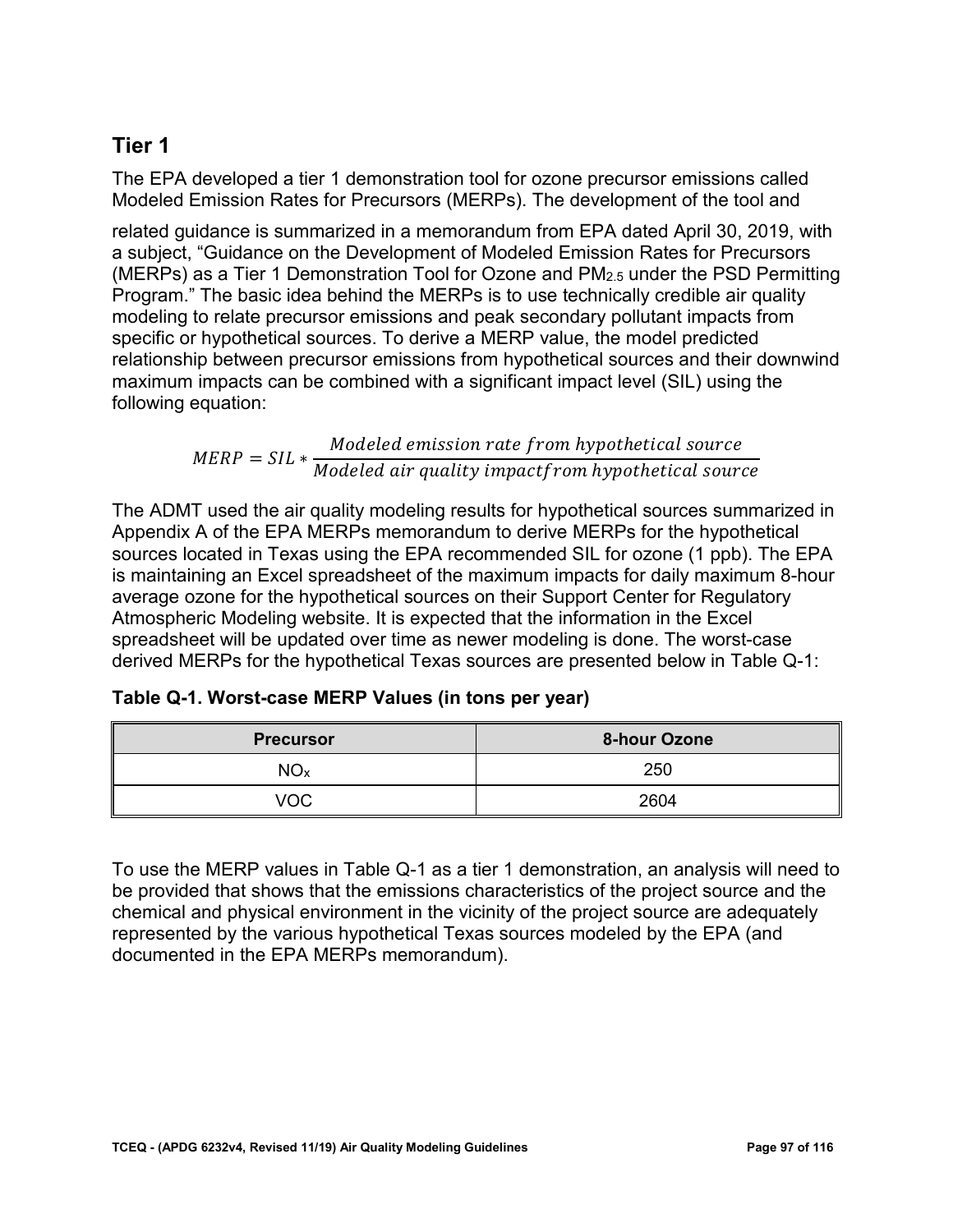For the ozone impacts, VOC and  $NO<sub>x</sub>$  are both precursors to ozone formation, and the contributions to ozone formation are considered together. The proposed ozone precursor emissions increase can be expressed as a percent of the lowest MERP for each precursor and then summed. A value less than 100% indicates that the SIL will not be exceeded:

$$
\left[\frac{NO_x \text{ project emissions}}{NO_x \text{ MERP}} + \frac{VOC \text{ project emissions}}{VOC \text{ MERP}}\right] * 100 < 100\%
$$

 be expressed as a percent of the lowest MERP for each precursor and then summed: For example, a project with proposed emissions of 200 tpy of  $NO<sub>x</sub>$  and 120 tpy of VOC. Since NOx and VOC are both precursors to ozone formation, the contributions to 8-hour daily maximum ozone are considered together. The proposed emissions increase can

$$
\left[\frac{200 \text{ typ}}{250 \text{ typ}} + \frac{120 \text{ typ}}{2604 \text{ typ}}\right] * 100
$$

$$
= [0.8 + 0.046] * 100
$$

$$
= 84.6\%
$$

 the SIL and a cumulative analysis would not be needed. Since the value is less than 100%, this example shows the source impact is less than

If the worst-case MERP values listed in Table Q-1 are too conservative, then MERP values for a specific hypothetical source may be used provided a demonstration is shown that the identified hypothetical source is representative for the project source. Tables Q-2 and Q-3 show the derived MERPs for all of the hypothetical Texas sources for precursors  $NO<sub>x</sub>$  and  $VOC$ , respectively. The ADMT used the air quality modeling results for hypothetical sources summarized in Appendix A of the EPA MERPs memorandum (also provided in Tables Q-2 and Q-3 as the Max Impact) to derive MERPs for the hypothetical sources located in Texas using the EPA recommended SIL for ozone: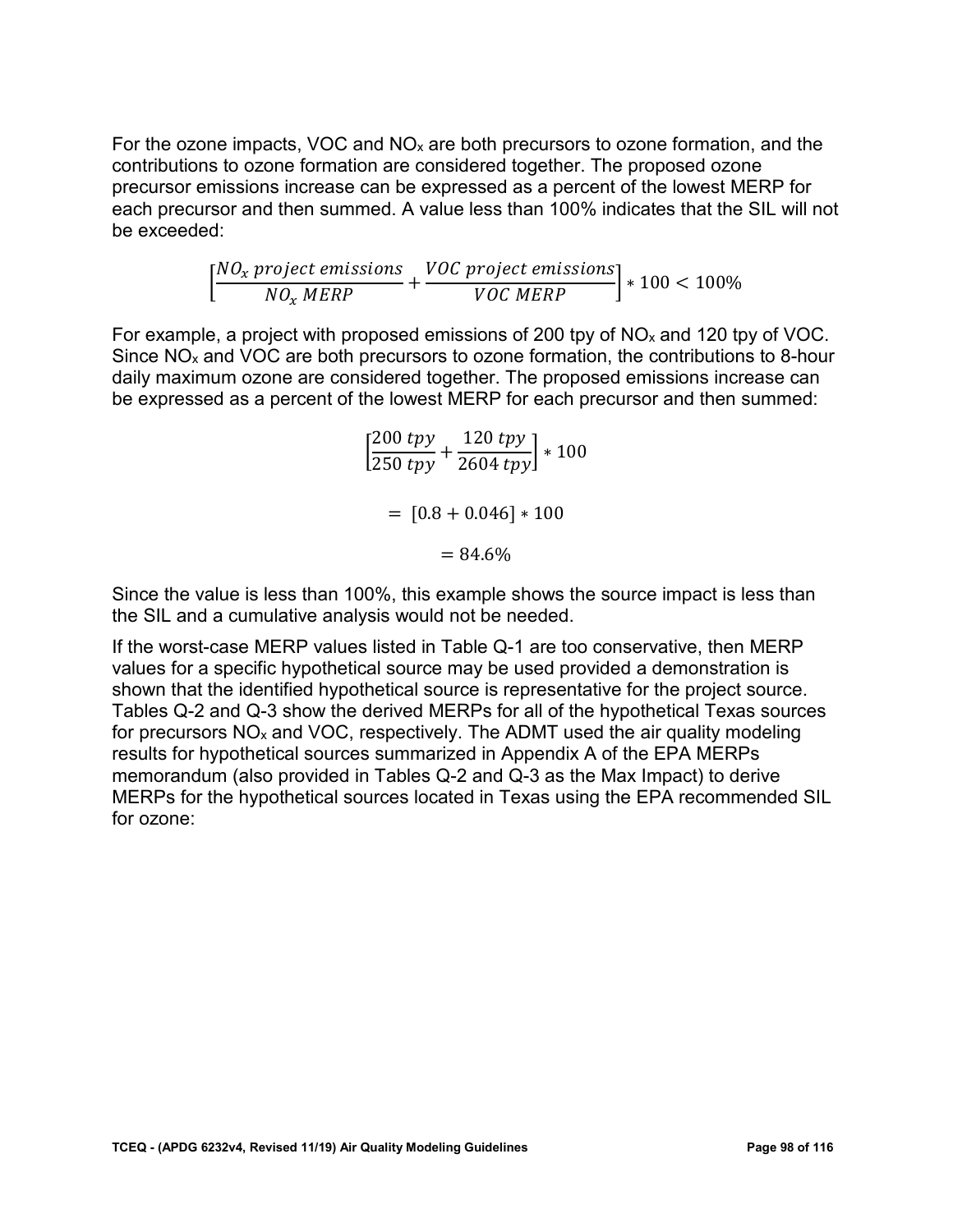| <b>Source</b>  | <b>Emissions (tpy)</b> | <b>Height</b>  | <b>Max Impact</b><br>(ppb) | <b>MERP</b> (tpy) |
|----------------|------------------------|----------------|----------------------------|-------------------|
| 5 (Terry)      | 500                    | $\overline{H}$ | 1.168                      | 428               |
| 5 (Terry)      | 500                    | L              | 1.199                      | 417               |
| 5 (Terry)      | 1000                   | H              | 2.043                      | 489               |
| 5 (Terry)      | 3000                   | H              | 4.292                      | 698               |
| 19 (Henderson) | 500                    | Н              | 1.93                       | 259               |
| 19 (Henderson) | 500                    | L              | 1.998                      | 250               |
| 19 (Henderson) | 1000                   | H              | 3.462                      | 288               |
| 19 (Henderson) | 3000                   | H              | 8.424                      | 356               |
| 20 (Harris)    | 500                    | H              | 0.782                      | 639               |
| 20 (Harris)    | 500                    | L              | 0.788                      | 634               |
| 20 (Harris)    | 1000                   | H              | 1.352                      | 739               |
| 20 (Harris)    | 3000                   | H              | 2.81                       | 1067              |
| 24 (Parker)    | 500                    | H              | 1.295                      | 386               |
| 24 (Parker)    | 500                    | L              | 0.959                      | 521               |
| 24 (Parker)    | 1000                   | H              | 2.311                      | 432               |
| 24 (Parker)    | 3000                   | H              | 5.137                      | 583               |
| 25 (Guadalupe) | 500                    | H              | 0.723                      | 691               |
| 25 (Guadalupe) | 500                    | L              | 0.721                      | 693               |
| 25 (Guadalupe) | 1000                   | H              | 1.34                       | 746               |
| 25 (Guadalupe) | 3000                   | Н              | 3.059                      | 980               |

## **Table Q-2. NOx MERP Values for Hypothetical Texas Sources**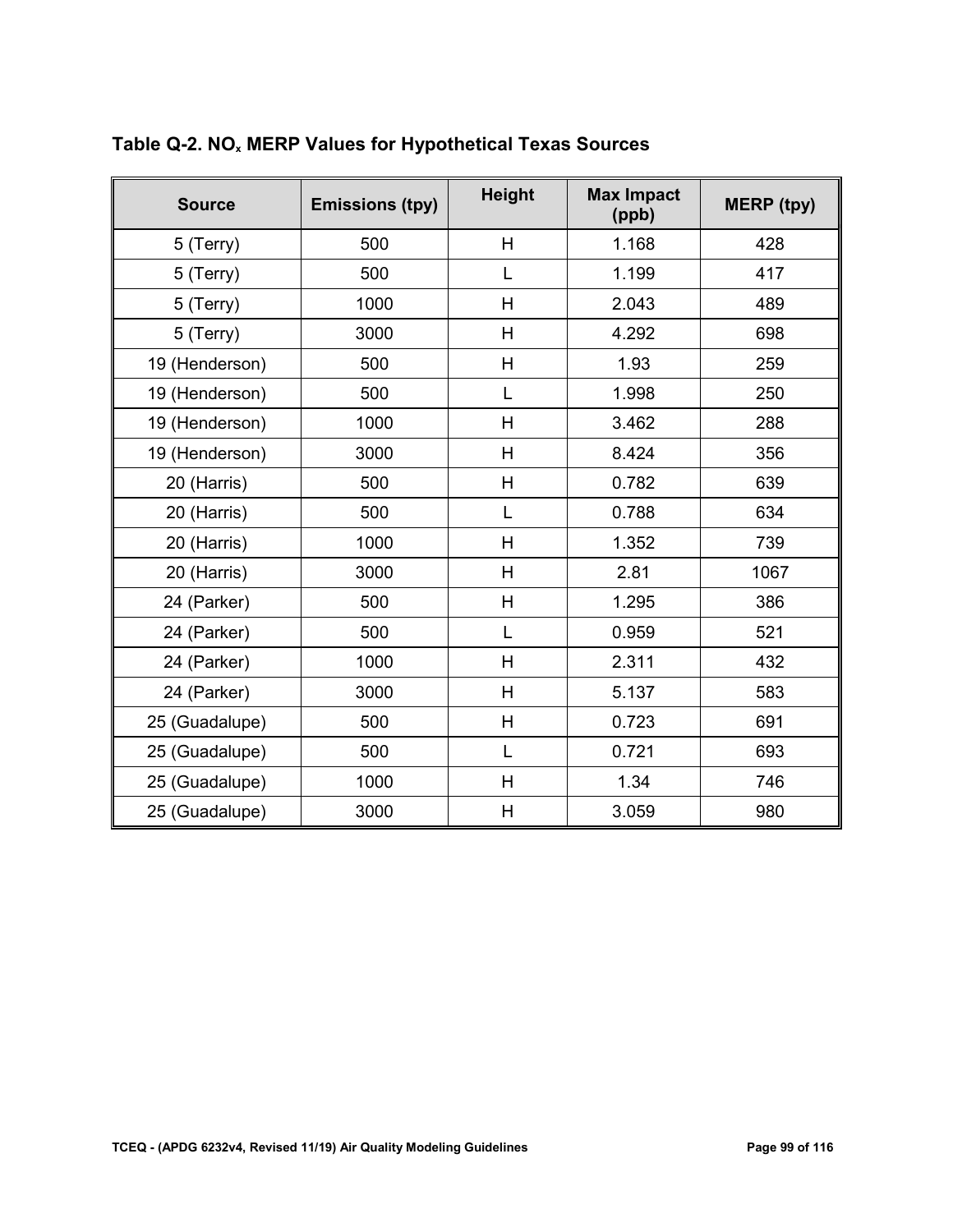| <b>Source</b>  | <b>Emissions (tpy)</b> | <b>Height</b>  | <b>Max Impact</b><br>(ppb) | <b>MERP</b> (tpy) |
|----------------|------------------------|----------------|----------------------------|-------------------|
| 5 (Terry)      | 500                    | H              | 0.03                       | 16666             |
| 5 (Terry)      | 500                    | L              | 0.032                      | 15625             |
| 5 (Terry)      | 1000                   | H              | 0.061                      | 16393             |
| 5 (Terry)      | 3000                   | H              | 0.313                      | 9584              |
| 19 (Henderson) | 500                    | L              | 0.044                      | 11363             |
| 19 (Henderson) | 1000                   | H              | 0.077                      | 12987             |
| 19 (Henderson) | 1000                   | L              | 0.097                      | 10309             |
| 19 (Henderson) | 3000                   | H              | 0.463                      | 6479              |
| 20 (Harris)    | 500                    | L              | 0.124                      | 4032              |
| 20 (Harris)    | 1000                   | Н              | 0.262                      | 3816              |
| 20 (Harris)    | 1000                   | L              | 0.247                      | 4048              |
| 20 (Harris)    | 3000                   | H              | 0.943                      | 3181              |
| 24 (Parker)    | 500                    | L              | 0.155                      | 3225              |
| 24 (Parker)    | 1000                   | H              | 0.304                      | 3289              |
| 24 (Parker)    | 1000                   | L              | 0.305                      | 3278              |
| 24 (Parker)    | 3000                   | H              | 1.035                      | 2898              |
| 25 (Guadalupe) | 500                    | L              | 0.149                      | 3355              |
| 25 (Guadalupe) | 1000                   | Н              | 0.313                      | 3194              |
| 25 (Guadalupe) | 1000                   | L              | 0.334                      | 2994              |
| 25 (Guadalupe) | 3000                   | $\overline{H}$ | 1.152                      | 2604              |

**Table Q-3. VOC MERP Values for Hypothetical Texas Sources** 

 release (10 meters). The sources are identified by number and county. The numbers are the same numbers used to identify sources in the EPA MERP memorandum. For source height, a value of H represents an elevated release (90 meters) and a value of L represents a lower

 sources of pollutants (biogenic, industrial, etc.), and ambient concentrations of relevant As an example, a project with proposed emissions of 800 tpy of  $NO<sub>x</sub>$  and 310 tpy of VOC is proposed to be located in Caldwell County. Caldwell County is adjacent to Guadalupe County and the MERP values from source 25 (Guadalupe) will be used. An analysis is first conducted to compare the chemical and physical environment in the vicinity of the project source (Caldwell County) relative to the hypothetical source modeled in Guadalupe County. Information used in the analysis may include average and peak temperatures, humidity, terrain, rural/urban nature of the area, regional pollutants.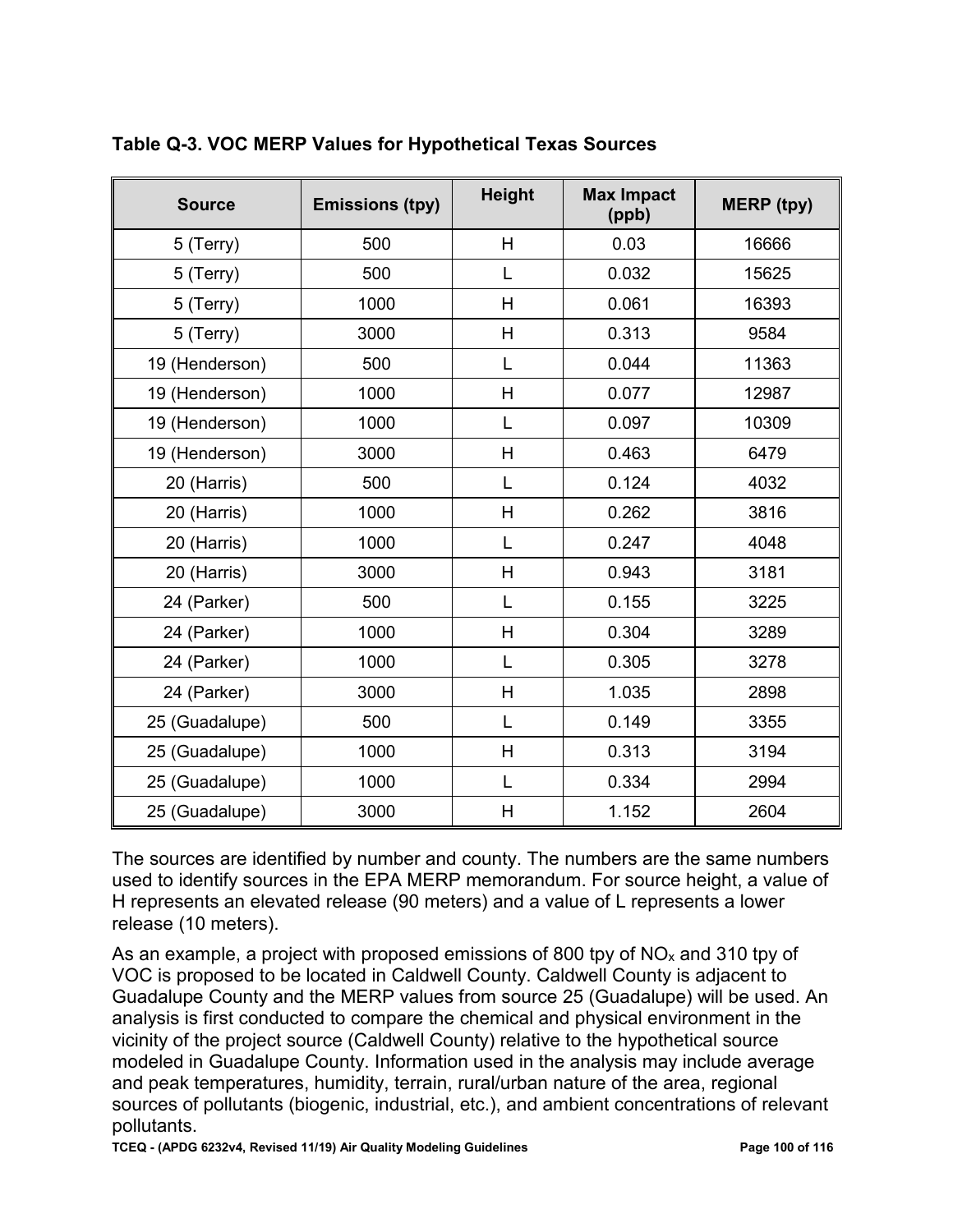Based on this analysis, and the proposed emissions associated with the project, the NOx MERP value associated with the 1000 tpy source and the VOC MERP value associated with the 500 tpy source will be used. As with the previous example, the proposed emissions increase can be expressed as a percent of the MERP for each precursor and then summed:

$$
\left[\frac{800 \text{ typ}}{746 \text{ typ}} + \frac{310 \text{ typ}}{3355 \text{ typ}}\right] * 100
$$

$$
= [1.072 + 0.092] * 100
$$

$$
= 116.4\%
$$

Given that the value is greater than 100 percent, a cumulative analysis is needed since the source impact is greater than the SIL.

 The cumulative analysis for a NAAQS demonstration includes contributions from background concentrations and impacts associated with ozone precursor emissions. The following equation is used:

Cumulative concentration  $=$  Background concentration  $+$ 

$$
\left[\frac{NO_x \, project \, emissions}{NO_x \, MERP} + \frac{VOC \, project \, emissions}{VOC \, MERP}\right] * SIL
$$

Continuing with the Caldwell County project example, the 8-hour background concentration for the project area is determined to be 60 ppb. The cumulative concentration would be:

$$
= 60 ppb + \left[\frac{800 \, typ}{746 \, typ} + \frac{310 \, typ}{3125 \, typ}\right] * 1 \, ppb
$$

$$
= 60 ppb + 1.164 \, ppb
$$

$$
= 61.164 \, ppb
$$

 sources are generally accounted for through the use of background concentrations. For The cumulative concentration is less than the 8-hour NAAQS (70 ppb) and the demonstration is complete. The contributions to the formation of ozone from off-site nearby off-site sources that may have been recently permitted and are not yet operating, their contribution towards ozone formation may need to be determined since background concentrations will not include their contribution.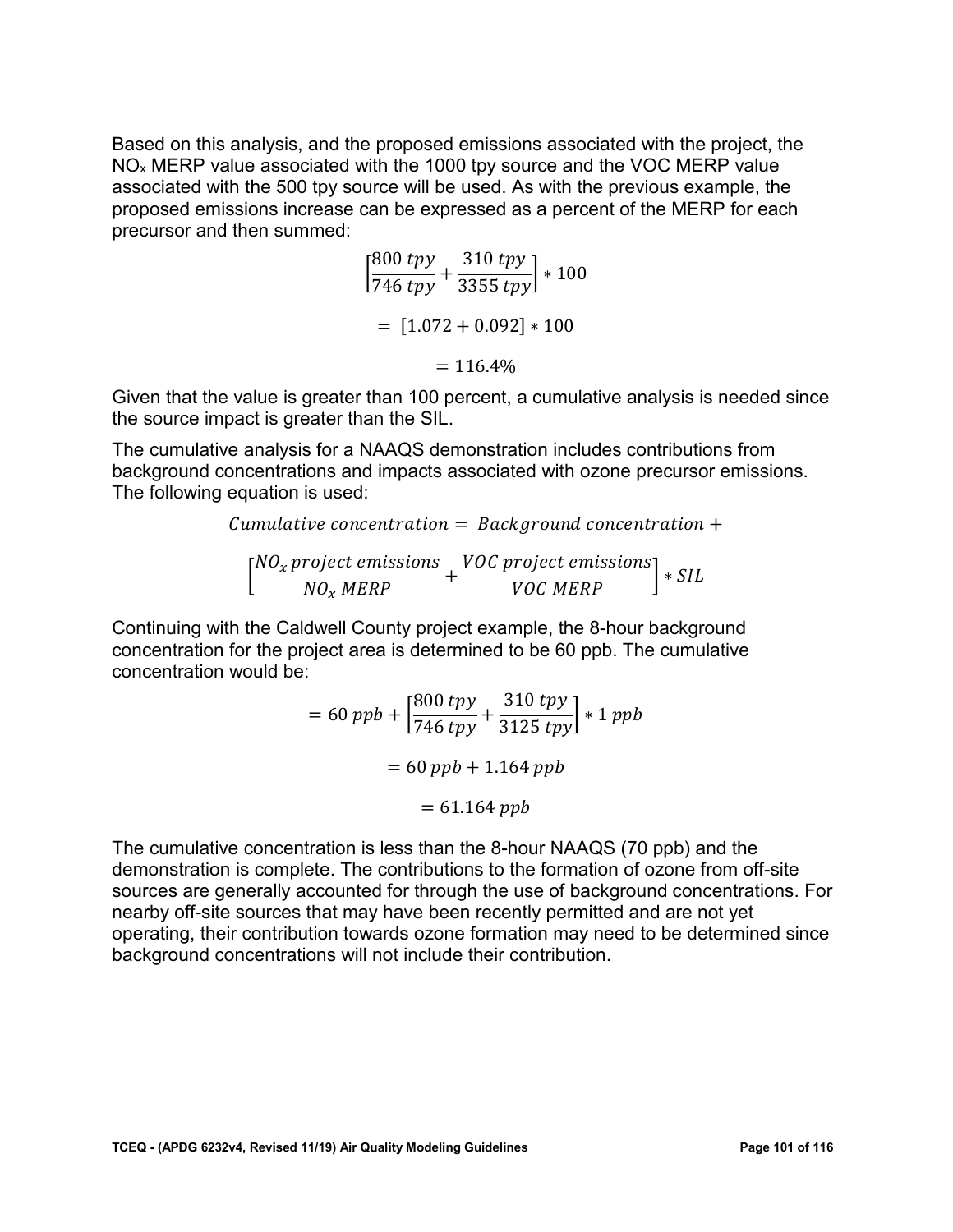#### **Tier 2**

 representative of the situation such that more refined modeling is necessary. For these Tier 2 assessments are intended for impact assessments that are not able to be satisfied with a tier 1 demonstration in that pre-existing information is not available or situations, application of more sophisticated case-specific chemical transport models (e.g., photochemical grid models) should be performed to address single-source impacts.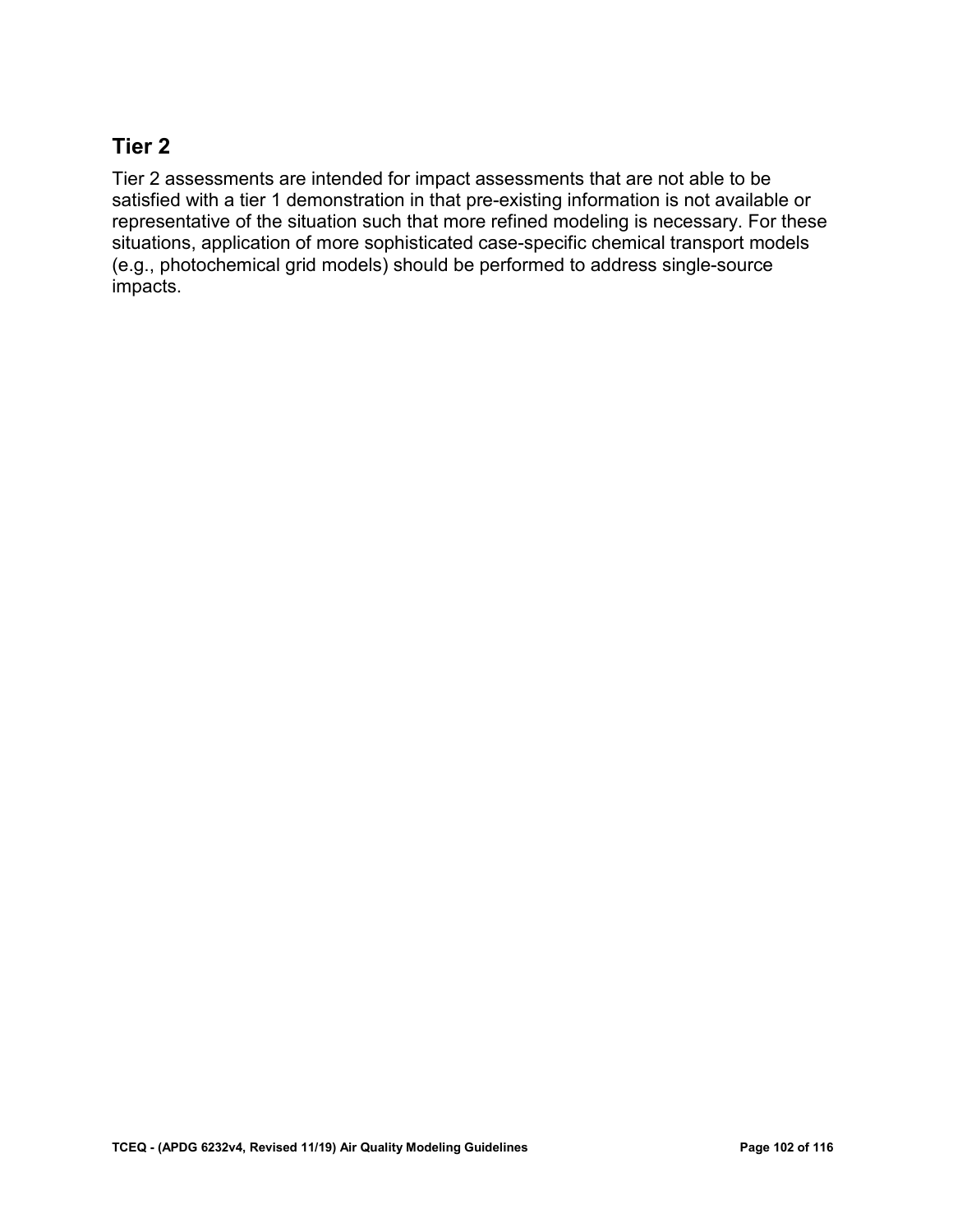# **Appendix R - Secondary Formation of Particulate Matter (PM2.5)**

 The purpose of this appendix is to provide guidance for addressing the secondary even if the predicted concentration for direct PM2.5 is less than the significant impact formation of  $PM_{2.5}$ . Please note that secondary formation of  $PM_{2.5}$  must be addressed levels (SILs). Furthermore, secondary formation of PM2.5 must be addressed for projects that trigger minor or federal New Source Review (NSR) for PM2.5, including cases where the project emissions of precursor emissions (sulfur dioxide  $(SO<sub>2</sub>)$  and nitrogen oxides  $(NO<sub>x</sub>)$ ) are less than the significant emission rates (SERs).

## **Terms**

which condense to form particulate matter at ambient temperatures. Direct PM $_{\rm 2.5}$ *Direct PM emissions.* Solid particles emitted directly from an air emissions source or activity, or gaseous emissions or liquid droplets from an air emissions source or activity emissions include elemental carbon, directly emitted organic carbon, directly emitted sulfate, directly emitted nitrate, and other inorganic particles (including but not limited to crustal materials, metals, and sea salt).

include  $SO_2$  and  $NO_x$ . *Secondary PM Emissions.* Those air pollutants other than PM2.5 direct emissions that contribute to the formation of PM2.5. For NSR permitting purposes, PM2.5 precursors

## **Overview**

 particular models for assessing the impacts of individual stationary sources on the The complex chemistry of secondarily formed PM2.5 is well documented and has historically presented significant challenges with the identification and establishment of formation of this air pollutant. For example, the current preferred air dispersion model (i.e. AERMOD) can be used to simulate the dispersion of direct  $PM<sub>2.5</sub>$  emissions but does not explicitly account for secondary formation of PM2.5. As part of the revisions made to the Guideline on Air Quality Models (January 17, 2017), the EPA promulgated a two-tiered demonstration approach for addressing single-source impacts on secondary PM<sub>2.5</sub>.

 Keep in mind that the appropriate methods for assessing PM2.5 impacts are determined as part of the normal consultation process with the Texas Commission on A detailed discussion on the tiered approach, including examples, is provided below. Environmental Quality (TCEQ).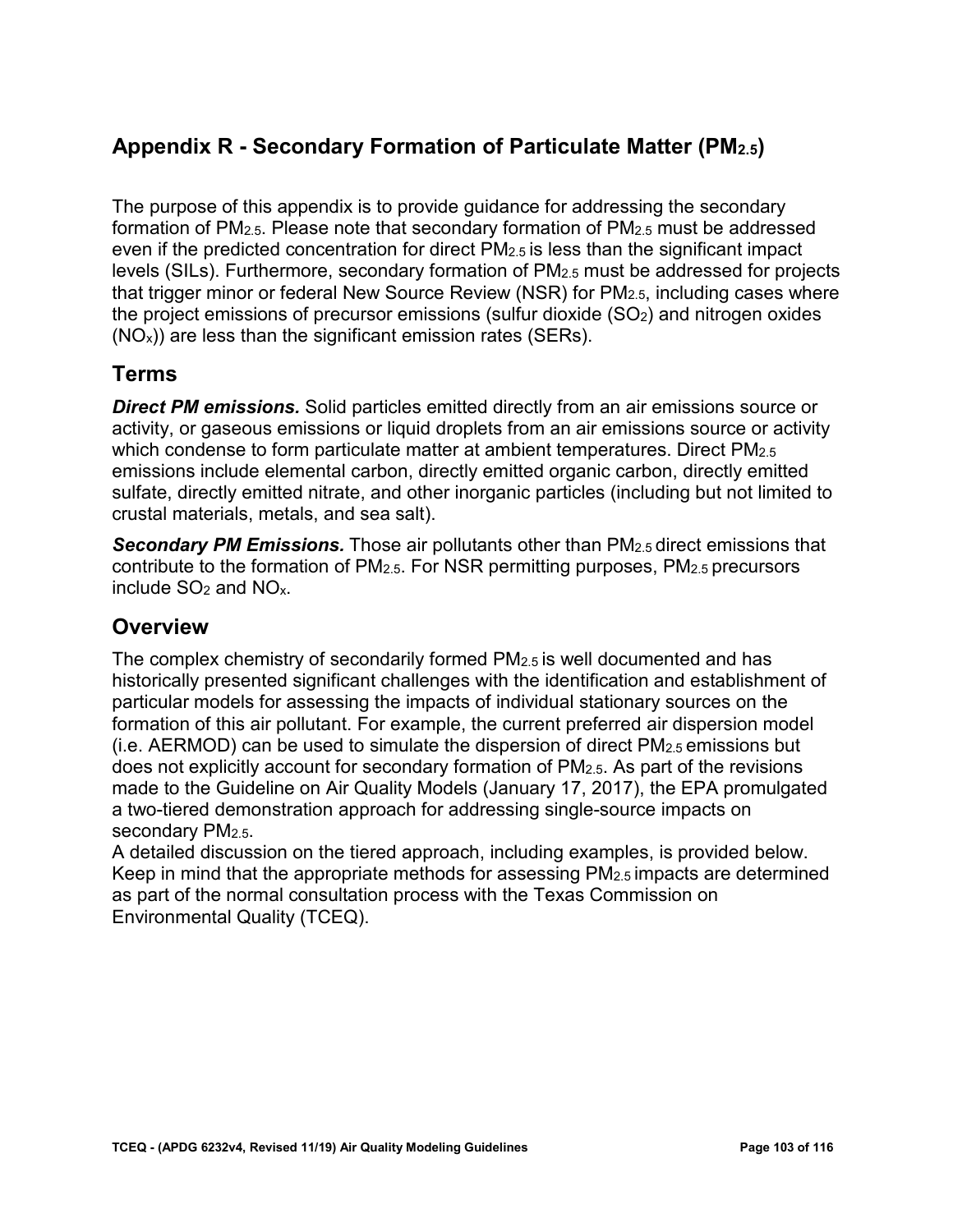# **Two-tiered Approach**

 conducted for an area by a source, a governmental agency, or some other entity that is As noted above, the EPA promulgated a two-tiered demonstration approach for addressing single-source impacts on secondary PM2.5. The first tier involves the use of technically credible relationships between precursor emissions and a source's impact (that may be published in literature; developed from modeling that was previously deemed sufficient; or generated by a reduced form model) in combination with other supportive information and analysis for the purpose of estimating secondary impacts from a particular source. The second tier involves application of more sophisticated case-specific chemical transport models (e.g., photochemical grid models). The appropriate tier for a given application should be selected in consultation with the Air Dispersion Modeling Team (ADMT) and be consistent with applicable EPA guidance.

#### **Tier 1**

 called Modeled Emission Rates for Precursors (MERPs). The development of the tool and related guidance is summarized in a memorandum from EPA dated April 30, 2019, with a subject, "Guidance on the Development of Modeled Emission Rates for predicted relationship between precursor emissions from hypothetical sources and their The EPA developed a tier 1 demonstration tool for secondary PM2.5 precursor emissions Precursors (MERPs) as a Tier 1 Demonstration Tool for Ozone and PM2.5 under the PSD Permitting Program." The basic idea behind the MERPs is to use technically credible air quality modeling to relate precursor emissions and peak secondary pollutant impacts from specific or hypothetical sources. To derive a MERP value, the model downwind maximum impacts can be combined with a significant impact level using the following equation:

$$
MERP = SIL * Modeled emission rate from hypothetical source
$$
  

$$
Modeled air quality impact from hypothetical source
$$

 maintaining an Excel spreadsheet of the maximum impacts for daily PM2.5 and annual The ADMT used the air quality modeling results for hypothetical sources summarized in Appendix A of the EPA MERPs memorandum to derive MERPs for the hypothetical sources located in Texas using the EPA recommended SILs for  $PM_{2.5}$  (1.2  $\mu$ g/m<sup>3</sup> for the 24-hour averaging time and 0.2  $\mu$ g/m<sup>3</sup> for the annual averaging time). The EPA is PM2.5 for the hypothetical sources on their Support Center for Regulatory Atmospheric Modeling website. It is expected that the information in the Excel spreadsheet will be updated over time as newer modeling is done. The worst-case derived MERPs for the hypothetical Texas sources are presented below in Table R-1:

| <b>Precursor</b> | 24-hour $PM2.5$ | Annual $PM2.5$ |
|------------------|-----------------|----------------|
| NO <sub>x</sub>  | 2649            | 10397          |
| $\mathrm{SO}_2$  | 359             | 1820           |

| Table R-1. Worst-case MERP Values (in tons per year) |  |  |  |
|------------------------------------------------------|--|--|--|
|                                                      |  |  |  |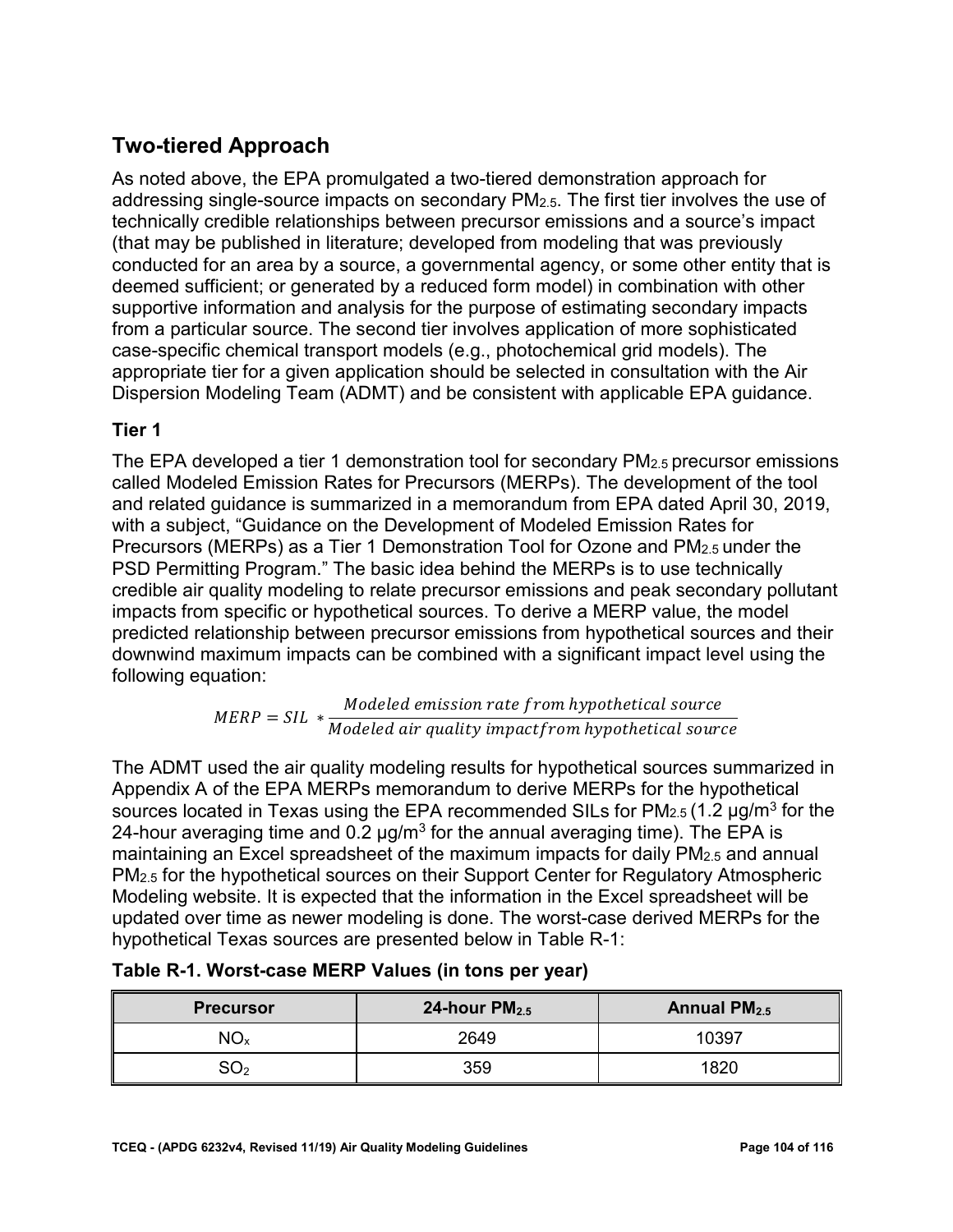represented by the various hypothetical Texas sources modeled by the EPA To use the MERP values in Table R-1 as a tier 1 demonstration, an analysis will need to be provided that shows that the emissions characteristics of the project source and the chemical and physical environment in the vicinity of the project source are adequately (and documented in the EPA MERPs memorandum).

precursor emissions. For the direct PM $_{2.5}$ emissions, modeling is conducted following The impacts can be expressed as a percent of the SIL and summed with the secondary PM $_{2.5}$  impacts. For the secondary PM $_{2.5}$  impacts, NO $_\mathrm{\mathsf{x}}$  and SO $_2$  are both precursors to be expressed as a percent of the lowest MERP for each precursor and then summed. A An evaluation of  $PM_{2.5}$  includes both direct  $PM_{2.5}$  emissions and secondary  $PM_{2.5}$ applicable guidance to determine impacts associated with the direct PM2.5 emissions. secondary PM<sub>2.5</sub> formation, and the contributions to secondarily formed PM<sub>2.5</sub> are considered together. The proposed secondary PM2.5 precursor emissions increase can value less than 100% indicates that the SIL will not be exceeded when considering the combined impacts of the direct and secondary precursor emissions on 24-hour and annual  $PM<sub>2.5</sub>$ :

$$
\left[\frac{Modeled\ value}{SIL} + \frac{NO_x\ project\ emissions}{NO_x\ MERP} + \frac{SO_2\ project\ emissions}{SO_2\ MERP}\right]*100 < 100\%
$$

 this information, along with the worst-case MERPs listed in Table R-1 gives: For example, a project has proposed emissions of 200 tons per year (tpy) of  $NO<sub>x</sub>$  and 80 tpy of SO2. The project also has emissions of PM2.5 and modeling of those emissions gives a 24-hour prediction of 0.4  $\mu$ g/m<sup>3</sup> and an annual prediction of 0.03  $\mu$ g/m<sup>3</sup>. Using

$$
24 \text{ hour:} \left[ \frac{0.4 \text{ }\mu\text{g/m}^3}{1.2 \text{ }\mu\text{g/m}^3} + \frac{200 \text{ try}}{2649 \text{ try}} + \frac{80 \text{ try}}{359 \text{ try}} \right] * 100
$$
\n
$$
= [0.33 + 0.076 + 0.223] * 100
$$
\n
$$
= 62.9\%
$$
\n
$$
Annual: \left[ \frac{0.03 \text{ }\mu\text{g/m}^3}{0.2 \text{ }\mu\text{g/m}^3} + \frac{200 \text{ try}}{10397 \text{ try}} + \frac{80 \text{ try}}{1820 \text{ try}} \right] * 100
$$
\n
$$
= [0.15 + 0.0192 + 0.044] * 100
$$
\n
$$
= 21.3\%
$$

 metric used with the modeling of the direct PM2.5 emissions. When modeling PM2.5, the maximum predicted concentrations from all receptors are used in the increment analysis for the 24-hour and annual averaging times instead of the five-year averages of the maximum predicted concentrations used in a NAAQS analysis. Since the values for both the 24-hour and annual averaging times are less than 100%, this example shows the source impact is less than the SILs and a cumulative analysis would not be needed. Keep in mind that this exercise may need to be performed separately for the NAAQS and increment analyses based on the output

 **TCEQ - (APDG 6232v4, Revised 11/19) Air Quality Modeling Guidelines Page 105 of 116**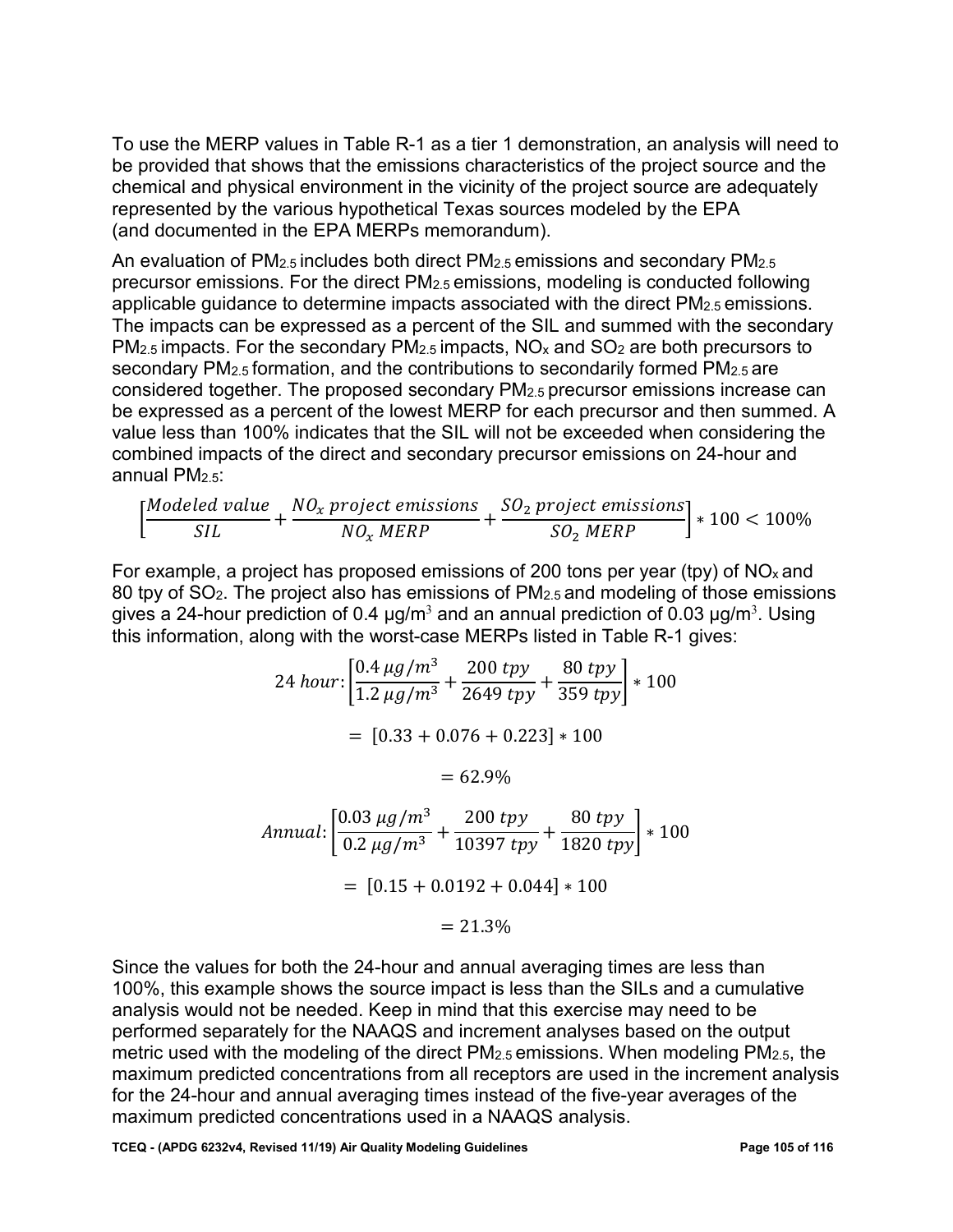increment consumption that is expected from the new source or modification. The The example above follows the same procedure described in the EPA MERPs memorandum. The example is taken a step further in order to quantify the secondary PM2.5 impacts using the same MERP concept. Quantifying the secondary PM2.5 impacts in the air quality analysis is necessary in order to determine the total predicted concentration for the increment analysis since public notice requires the degree of estimated concentration from the secondary impacts can be determined from the following equation:

$$
Concentration = \left[\frac{NO_x \text{ project emissions}}{NO_x \text{ MERP}} + \frac{SO_2 \text{ project emissions}}{SO_2 \text{ MERP}}\right] * SIL
$$

Using the project information provided in the example, the worst-case MERPs from Table R-1, and the SILs, the total predicted concentrations can be determined based on the following:

Total concentration  $=$  Modeled direct concentrations  $+$  Secondary concentrations

24 hour: 0.4 
$$
\mu g/m^3 + \left[\frac{200 \text{ typ}}{2649 \text{ typ}} + \frac{80 \text{ typ}}{359 \text{ typ}}\right] * 1.2 \mu g/m^3
$$
  
\n= 0.4  $\mu g/m^3 + 0.358 \mu g/m^3$   
\n= 0.758  $\mu g/m^3$   
\nAnnual: 0.03  $\mu g/m^3 + \left[\frac{200 \text{ typ}}{10397 \text{ typ}} + \frac{80 \text{ typ}}{1820 \text{ typ}}\right] * 0.2 \mu g/m^3$   
\n= 0.03  $\mu g/m^3 + 0.0126 \mu g/m^3$   
\n= 0.0426  $\mu g/m^3$ 

 24-hour and annual MERPs, respectively, for the hypothetical Texas sources for precursor SO2. The ADMT used the air quality modeling results for hypothetical sources If the worst-case MERP values listed in Table R-1 are too conservative, then MERP values for a specific hypothetical source may be used provided a demonstration is shown that the identified hypothetical source is representative for the project source. Tables R-2 and R-3 show the derived 24-hour and annual MERPs, respectively, for the hypothetical Texas sources for precursor NOx. Tables R-4 and R-5 show the derived summarized in Appendix A of the EPA MERPs memorandum (also provided in Tables R-2 thru R-5 as the Max Impact) to derive MERPs for the hypothetical sources located in Texas using the EPA recommended SILs for PM2.5: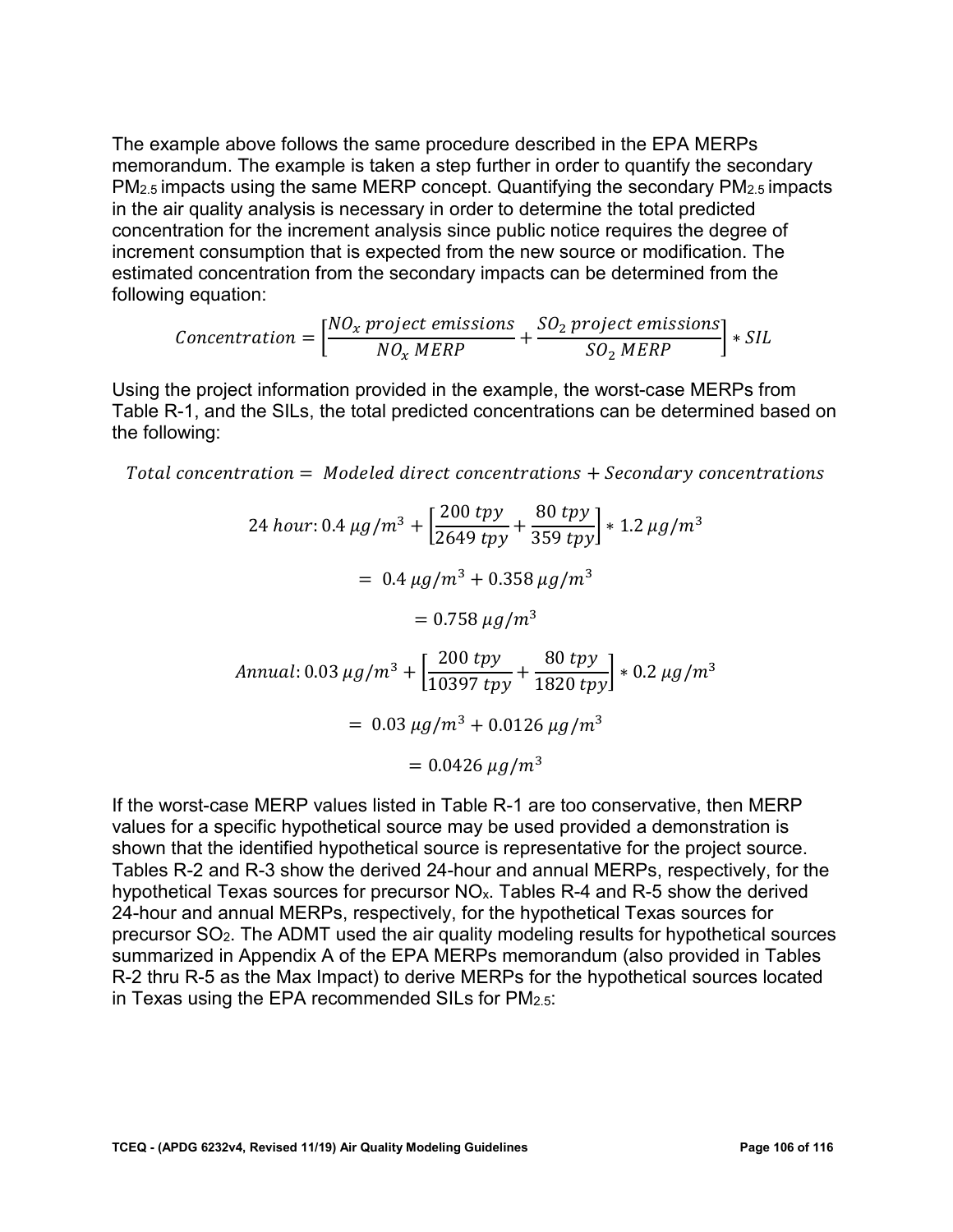| <b>Source</b>  | <b>Emissions (tpy)</b> | <b>Height</b> | <b>Max Impact</b><br>$(\mu g/m^3)$ | <b>MERP</b> (tpy) |
|----------------|------------------------|---------------|------------------------------------|-------------------|
| 5 (Terry)      | 500                    | H             | 0.038                              | 15789             |
| 5 (Terry)      | 500                    | L             | 0.082                              | 7317              |
| 5 (Terry)      | 1000                   | H             | 0.072                              | 16666             |
| 5 (Terry)      | 3000                   | H             | 0.205                              | 17560             |
| 19 (Henderson) | 500                    | H             | 0.033                              | 18181             |
| 19 (Henderson) | 500                    | L             | 0.109                              | 5504              |
| 19 (Henderson) | 1000                   | H             | 0.07                               | 17142             |
| 19 (Henderson) | 1000                   | L             | 0.212                              | 5660              |
| 19 (Henderson) | 3000                   | H             | 0.236                              | 15254             |
| 20 (Harris)    | 500                    | H             | 0.039                              | 15384             |
| 20 (Harris)    | 500                    | L             | 0.114                              | 5263              |
| 20 (Harris)    | 1000                   | H             | 0.083                              | 14457             |
| 20 (Harris)    | 1000                   | L             | 0.215                              | 5581              |
| 20 (Harris)    | 3000                   | H             | 0.31                               | 11612             |
| 24 (Parker)    | 500                    | H             | 0.078                              | 7692              |
| 24 (Parker)    | 500                    | L             | 0.198                              | 3030              |
| 24 (Parker)    | 1000                   | H             | 0.164                              | 7317              |
| 24 (Parker)    | 1000                   | L             | 0.453                              | 2649              |
| 24 (Parker)    | 3000                   | H             | 0.586                              | 6143              |
| 25 (Guadalupe) | 500                    | H             | 0.05                               | 12000             |
| 25 (Guadalupe) | 500                    | L             | 0.103                              | 5825              |
| 25 (Guadalupe) | 1000                   | H             | 0.111                              | 10810             |
| 25 (Guadalupe) | 1000                   | L             | 0.224                              | 5357              |
| 25 (Guadalupe) | 3000                   | H             | 0.383                              | 9399              |

**Table R-2. NOx 24-hour MERP Values for Hypothetical Texas Sources**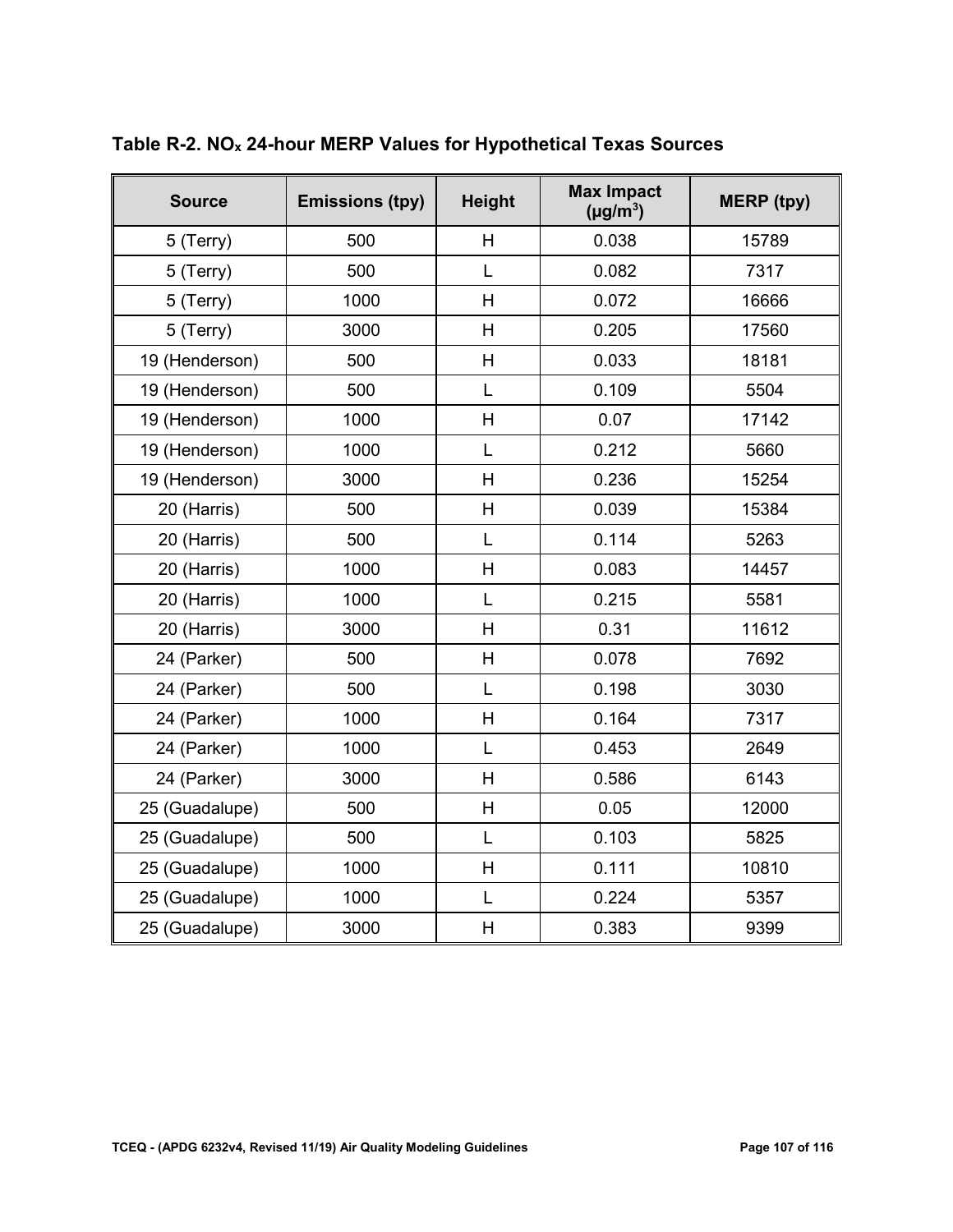| <b>Source</b>  | <b>Emissions (tpy)</b> | <b>Height</b> | <b>Max Impact</b><br>$(\mu g/m^3)$ | <b>MERP</b> (tpy) |
|----------------|------------------------|---------------|------------------------------------|-------------------|
| 5 (Terry)      | 500                    | H             | 0.0011429                          | 87496             |
| 5 (Terry)      | 500                    | L             | 0.00373408                         | 26780             |
| 5 (Terry)      | 1000                   | H             | 0.00214904                         | 93064             |
| 5 (Terry)      | 3000                   | H             | 0.00561334                         | 106888            |
| 19 (Henderson) | 500                    | H             | 0.00116918                         | 85530             |
| 19 (Henderson) | 500                    | L             | 0.00514512                         | 19435             |
| 19 (Henderson) | 1000                   | H             | 0.00284077                         | 70403             |
| 19 (Henderson) | 1000                   | L             | 0.01168501                         | 17115             |
| 19 (Henderson) | 3000                   | H             | 0.0121492                          | 49385             |
| 20 (Harris)    | 500                    | H             | 0.00209254                         | 47788             |
| 20 (Harris)    | 500                    | L             | 0.00930842                         | 10742             |
| 20 (Harris)    | 1000                   | H             | 0.00441016                         | 45349             |
| 20 (Harris)    | 1000                   | L             | 0.01923452                         | 10397             |
| 20 (Harris)    | 3000                   | H             | 0.01515664                         | 39586             |
| 24 (Parker)    | 500                    | H             | 0.00139691                         | 71586             |
| 24 (Parker)    | 500                    | L             | 0.00424063                         | 23581             |
| 24 (Parker)    | 1000                   | H             | 0.00329347                         | 60726             |
| 24 (Parker)    | 1000                   | L             | 0.0093796                          | 21322             |
| 24 (Parker)    | 3000                   | H             | 0.01297507                         | 46242             |
| 25 (Guadalupe) | 500                    | H             | 0.00146152                         | 68421             |
| 25 (Guadalupe) | 500                    | L             | 0.00512243                         | 19521             |
| 25 (Guadalupe) | 1000                   | H             | 0.0034135                          | 58590             |
| 25 (Guadalupe) | 1000                   | L             | 0.0116476                          | 17170             |
| 25 (Guadalupe) | 3000                   | H             | 0.01355757                         | 44255             |

**Table R-3. NOx Annual MERP Values for Hypothetical Texas Sources**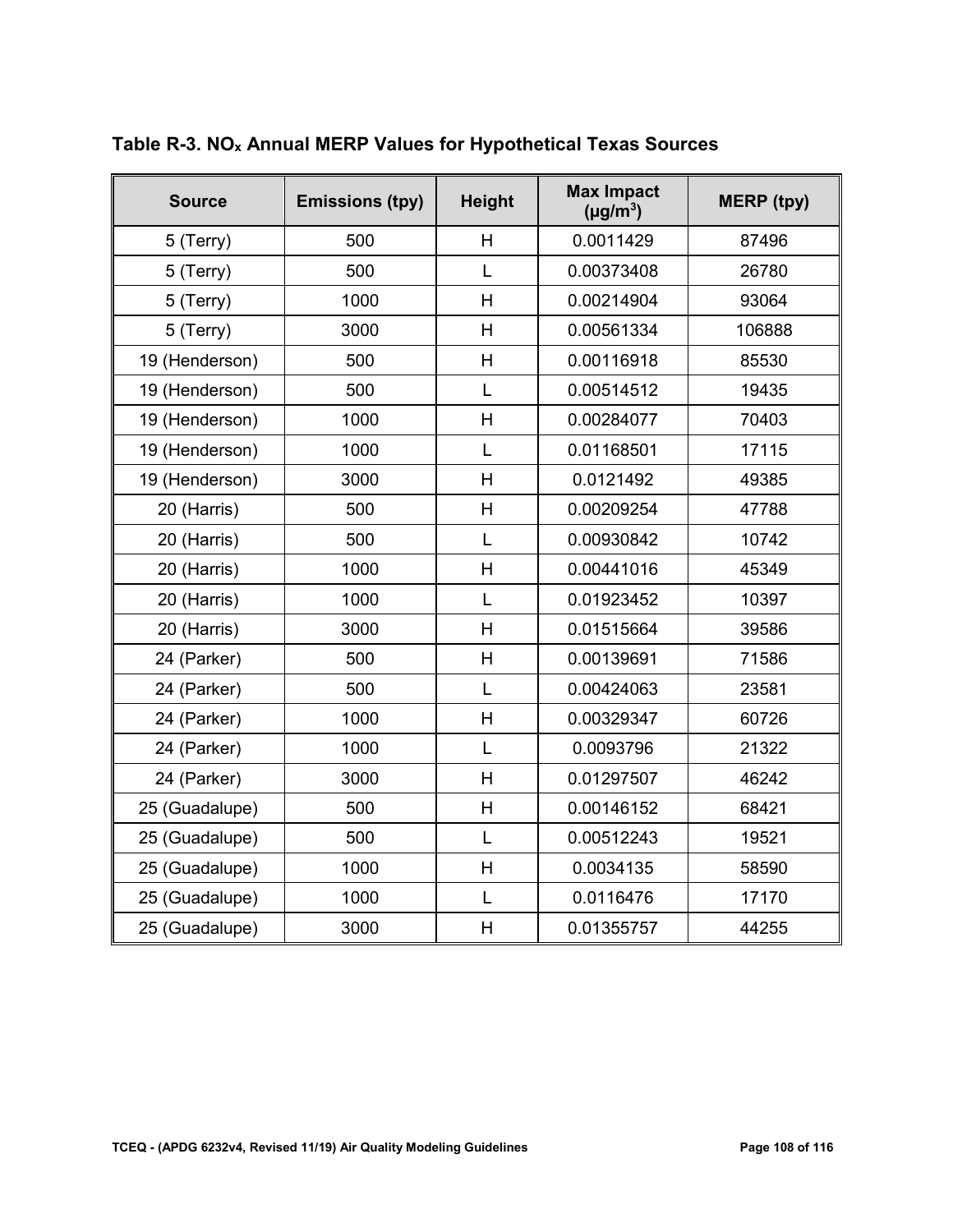| <b>Source</b>  | <b>Emissions (tpy)</b> | <b>Height</b>  | <b>Max Impact</b><br>$(\mu g/m^3)$ | <b>MERP</b> (tpy) |
|----------------|------------------------|----------------|------------------------------------|-------------------|
| 5 (Terry)      | 500                    | H              | 0.068                              | 8823              |
| 5 (Terry)      | 500                    | L              | 0.277                              | 2166              |
| 5 (Terry)      | 1000                   | H              | 0.122                              | 9836              |
| 5 (Terry)      | 3000                   | H              | 0.356                              | 10112             |
| 19 (Henderson) | 500                    | H              | 0.163                              | 3680              |
| 19 (Henderson) | 500                    | L              | 0.383                              | 1566              |
| 19 (Henderson) | 1000                   | H              | 0.55                               | 2181              |
| 19 (Henderson) | 1000                   | L              | 1.087                              | 1103              |
| 19 (Henderson) | 3000                   | H              | 2.116                              | 1701              |
| 20 (Harris)    | 500                    | $\overline{H}$ | 0.402                              | 1492              |
| 20 (Harris)    | 500                    | L              | 1.562                              | 384               |
| 20 (Harris)    | 1000                   | H              | 0.833                              | 1440              |
| 20 (Harris)    | 1000                   | L              | 3.341                              | 359               |
| 20 (Harris)    | 3000                   | H              | 2.643                              | 1362              |
| 24 (Parker)    | 500                    | H              | 0.309                              | 1941              |
| 24 (Parker)    | 500                    | L              | 0.526                              | 1140              |
| 24 (Parker)    | 1000                   | H              | 0.821                              | 1461              |
| 24 (Parker)    | 1000                   | L              | 1.999                              | 600               |
| 24 (Parker)    | 3000                   | H              | 3.459                              | 1040              |
| 25 (Guadalupe) | 500                    | H              | 0.209                              | 2870              |
| 25 (Guadalupe) | 500                    | L              | 0.512                              | 1171              |
| 25 (Guadalupe) | 1000                   | H              | 0.64                               | 1875              |
| 25 (Guadalupe) | 1000                   | L              | 1.282                              | 936               |
| 25 (Guadalupe) | 3000                   | H              | 2.416                              | 1490              |

### **Table R-4. SO2 24-hour MERP Values for Hypothetical Texas Sources**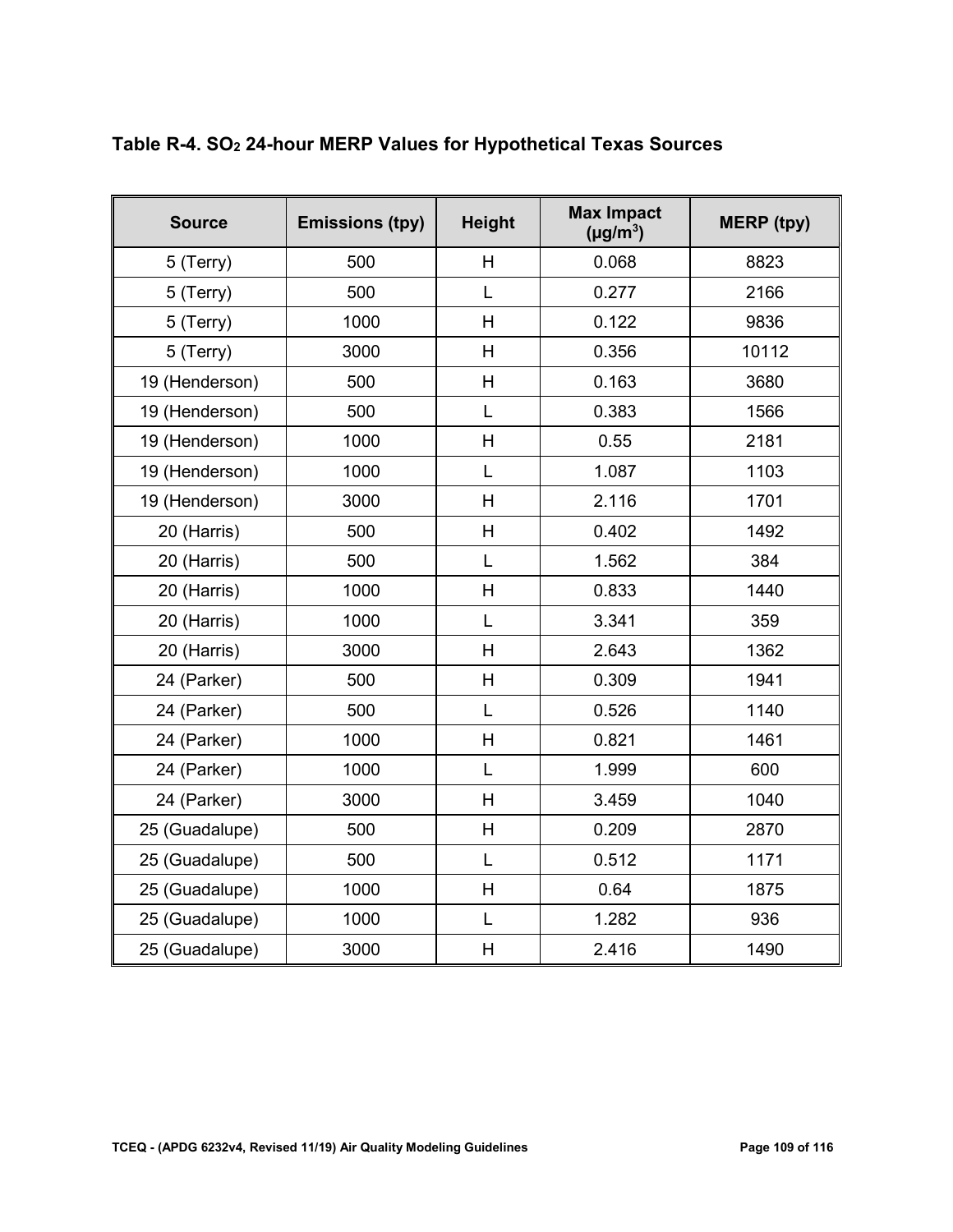| <b>Source</b>  | <b>Emissions (tpy)</b> | <b>Height</b> | <b>Max Impact</b><br>$(\mu g/m^3)$ | <b>MERP</b> (tpy) |
|----------------|------------------------|---------------|------------------------------------|-------------------|
| 5 (Terry)      | 500                    | H             | 0.00188606                         | 53020             |
| 5 (Terry)      | 500                    | L             | 0.00385673                         | 25928             |
| 5 (Terry)      | 1000                   | H             | 0.00365867                         | 54664             |
| 5 (Terry)      | 3000                   | H             | 0.0102369                          | 58611             |
| 19 (Henderson) | 500                    | H             | 0.00270821                         | 36924             |
| 19 (Henderson) | 500                    | L             | 0.00637221                         | 15693             |
| 19 (Henderson) | 1000                   | H             | 0.00748003                         | 26737             |
| 19 (Henderson) | 1000                   | L             | 0.01979857                         | 10101             |
| 19 (Henderson) | 3000                   | H             | 0.0429117                          | 13982             |
| 20 (Harris)    | 500                    | H             | 0.00962696                         | 10387             |
| 20 (Harris)    | 500                    | L             | 0.03860893                         | 2590              |
| 20 (Harris)    | 1000                   | H             | 0.02180936                         | 9170              |
| 20 (Harris)    | 1000                   | L             | 0.10987971                         | 1820              |
| 20 (Harris)    | 3000                   | H             | 0.10310254                         | 5819              |
| 24 (Parker)    | 500                    | H             | 0.00300141                         | 33317             |
| 24 (Parker)    | 500                    | L             | 0.00796769                         | 12550             |
| 24 (Parker)    | 1000                   | H             | 0.00906999                         | 22050             |
| 24 (Parker)    | 1000                   | L             | 0.026133                           | 7653              |
| 24 (Parker)    | 3000                   | H             | 0.04585198                         | 13085             |
| 25 (Guadalupe) | 500                    | H             | 0.00617332                         | 16198             |
| 25 (Guadalupe) | 500                    | L             | 0.01313179                         | 7615              |
| 25 (Guadalupe) | 1000                   | H             | 0.01392273                         | 14364             |
| 25 (Guadalupe) | 1000                   | L             | 0.04064511                         | 4920              |
| 25 (Guadalupe) | 3000                   | H             | 0.07068093                         | 8488              |

### **Table R-5. SO2 Annual MERP Values for Hypothetical Texas Sources**

 release (10 meters). The sources are identified by number and county. The numbers are the same numbers used to identify sources in the EPA MERP memorandum. For source height, a value of H represents an elevated release (90 meters) and a value of L represents a lower

As an example, a project with emissions of 800 tpy of NO $_\mathrm{\mathsf{x}}$  and 150 tpy of SO $_2$  is  $\,$ modeling of those emissions gives a 24-hour prediction of 1.1  $\mu$ g/m $^3$  and an annual proposed to be located in Hood County. The project also has emissions of PM2.5 and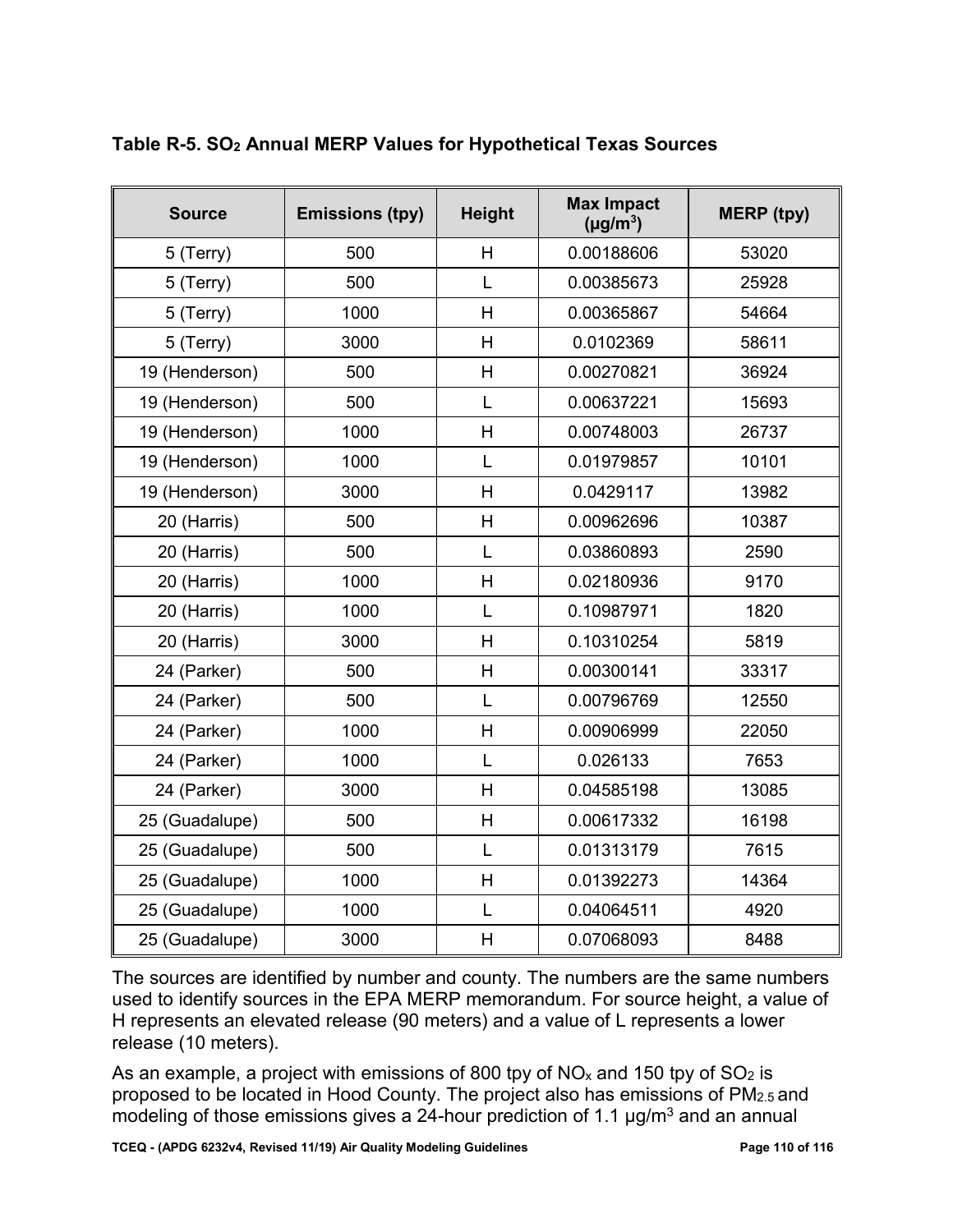and ambient concentrations of relevant pollutants. Based on this analysis, and the percent of the MERP for each precursor and then summed. A value less than 100% prediction of 0.1  $\mu$ g/m<sup>3</sup>. Hood County is adjacent to Parker County and the MERP values from source 24 (Parker) will be used. An analysis is first conducted to compare the chemical and physical environment in the vicinity of the project source (Hood County) relative to the hypothetical source modeled in Parker County. Information used in the analysis may include average and peak temperatures, humidity, terrain, rural/urban nature of the area, regional sources of pollutants (biogenic, industrial, etc.), proposed emissions associated with the project, the 1000 tpy NOx MERP values (low height) and the 500 tpy SO2 MERP values (low height) from source 24 (Parker) will be used. As with the previous example, the impacts associated with the direct PM2.5 emissions can be expressed as a percent of the SIL and summed with the secondary PM<sub>2.5</sub> impacts, which are based on expressing the proposed emissions increase as a indicates that the SIL will not be exceeded when considering the combined impacts of the direct and secondary precursor emissions on 24-hour and annual PM2.5:

$$
24 \text{ hour:} \left[ \frac{1.1 \mu g/m^3}{1.2 \mu g/m^3} + \frac{800 \text{ typ}}{2649 \text{ typ}} + \frac{150 \text{ typ}}{1140 \text{ typ}} \right] * 100
$$
  
=  $[0.92 + 0.302 + 0.132] * 100$   
=  $135.4\%$   
*Annual:*  $\left[ \frac{0.1 \mu g/m^3}{0.2 \mu g/m^3} + \frac{800 \text{ typ}}{21322 \text{ typ}} + \frac{150 \text{ typ}}{12550 \text{ typ}} \right] * 100$   
=  $[0.5 + 0.038 + 0.012] * 100$   
=  $55\%$ 

 reporting purposes in the air quality analysis, the total annual predicted concentration Since the value for the annual averaging time is less than 100%, this shows the source impact is less than the SIL and a cumulative analysis would not be needed. For would be determined following the steps in the previous example (total annual predicted concentration of 0.11  $\mu$ g/m<sup>3</sup>). Given that the value for the 24-hour averaging time is greater than 100 percent, a cumulative analysis is needed since the source impact is greater than the SIL.

When determining significant receptors to include in the cumulative analysis, add the contributions associated with the secondary PM2.5 impacts to the modeling results associated with the direct PM2.5 emissions on a receptor-by-receptor basis. Then identify receptors with total predictions greater than or equal to the SIL and use these receptors in the cumulative modeling analyses.

 The cumulative analysis for a NAAQS demonstration includes contributions from background concentrations, modeling of direct PM2.5 emissions (from the project source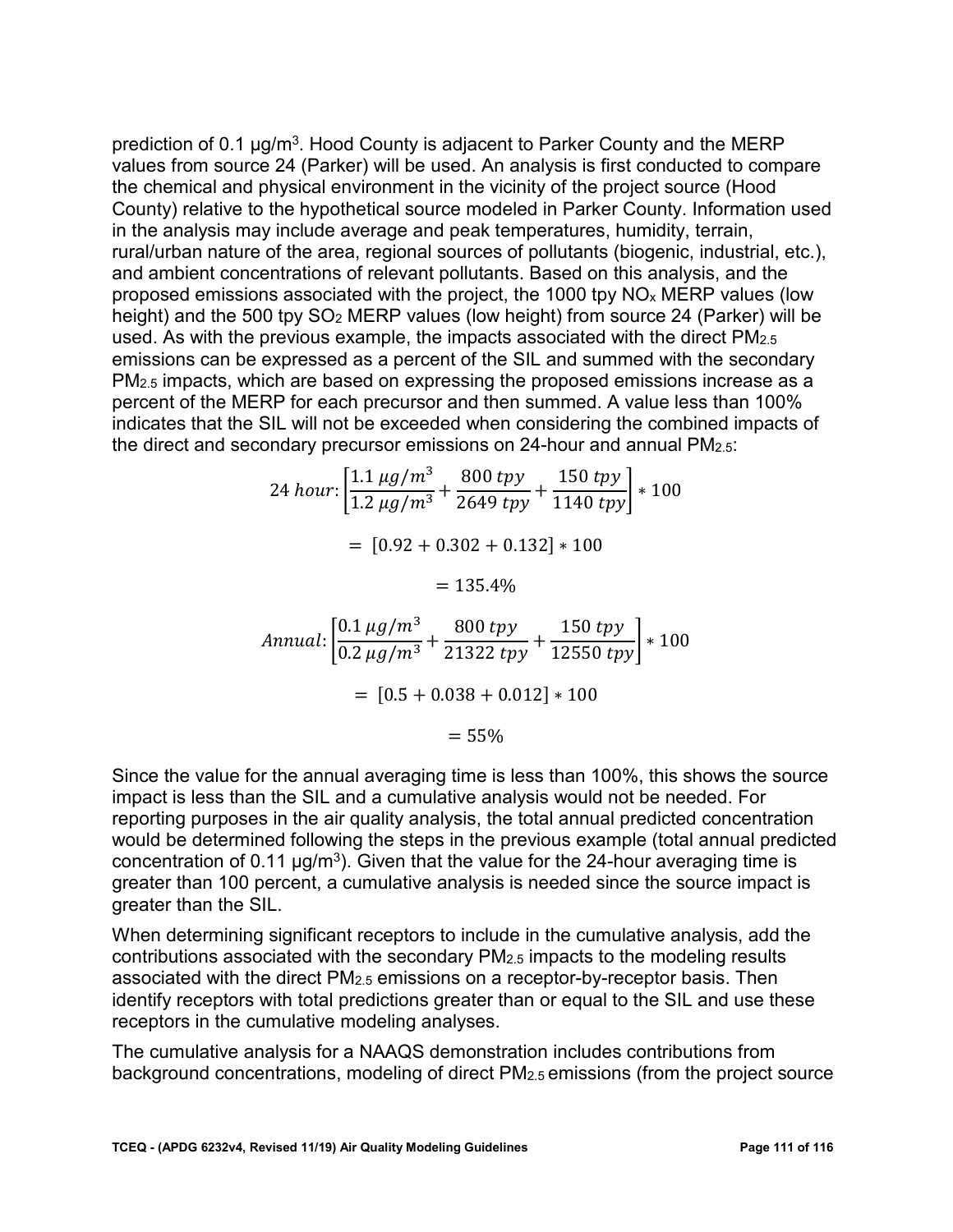and nearby off-site sources), and impacts associated with secondary PM2.5 precursor emissions. The following equation is used:

Cumulative concentration  $=$  Background concentration  $+$  Modeled value  $+$ 

$$
\left[\frac{NO_x \text{ project emissions}}{NO_x \text{ MERP}} + \frac{SO_2 \text{ project emissions}}{SO_2 \text{ MERP}}\right] * SIL
$$

 modeled value, which includes the project source and nearby off-site sources, is 4.6 Continuing with the Hood County project example, the 24-hour background concentration for the project area is determined to be 24  $\mu$ g/m<sup>3</sup> and the 24-hour  $\mu$ g/m<sup>3</sup>. The 24-hour cumulative concentration would be:

$$
= 24 \,\mu g/m^3 + 4.6 \,\mu g/m^3 + \left[\frac{800 \, typ}{2649 \, typ} + \frac{150 \, typ}{1140 \, typ}\right] * 1.2 \,\mu g/m^3
$$

$$
= 24 \,\mu g/m^3 + 4.6 \,\mu g/m^3 + 0.52 \,\mu g/m^3
$$

$$
= 29.12 \,\mu g/m^3
$$

The cumulative concentration is less than the 24-hour NAAQS (35  $\mu$ g/m<sup>3</sup>) and the demonstration is complete. The contributions to secondarily formed PM2.5 from off-site sources are generally accounted for through the use of background concentrations. For nearby off-site sources that may have been recently permitted and are not yet operating, their contribution towards secondarily formed PM2.5 may need to be determined since background concentrations will not include their contribution.

of increment affecting sources and the form of the model output. For the 24-hour PM $_{2.5}\,$ prediction over a five-year period. For the 24-hour PM<sub>2.5</sub> NAAQS analysis, the model output would be a five-year average of the 98th percentile of the annual distribution of A similar type of demonstration can be performed for the 24-hour PM2.5 increment analysis. However, background concentrations would not be included, as they are with a NAAQS analysis, and the 24-hour modeled value of the direct emissions would be different as well. The differences in the modeled value are related to using an inventory increment analysis, the model output would be the highest, high-second high 24-hour the maximum 24-hour predicted concentrations.

#### **Tier 2**

 representative of the situation such that more refined modeling is necessary. For these Tier 2 assessments are intended for impact assessments that are not able to be satisfied with a tier 1 demonstration in that pre-existing information is not available or situations, application of more sophisticated case-specific chemical transport models (e.g., photochemical grid models) should be performed to address single-source impacts.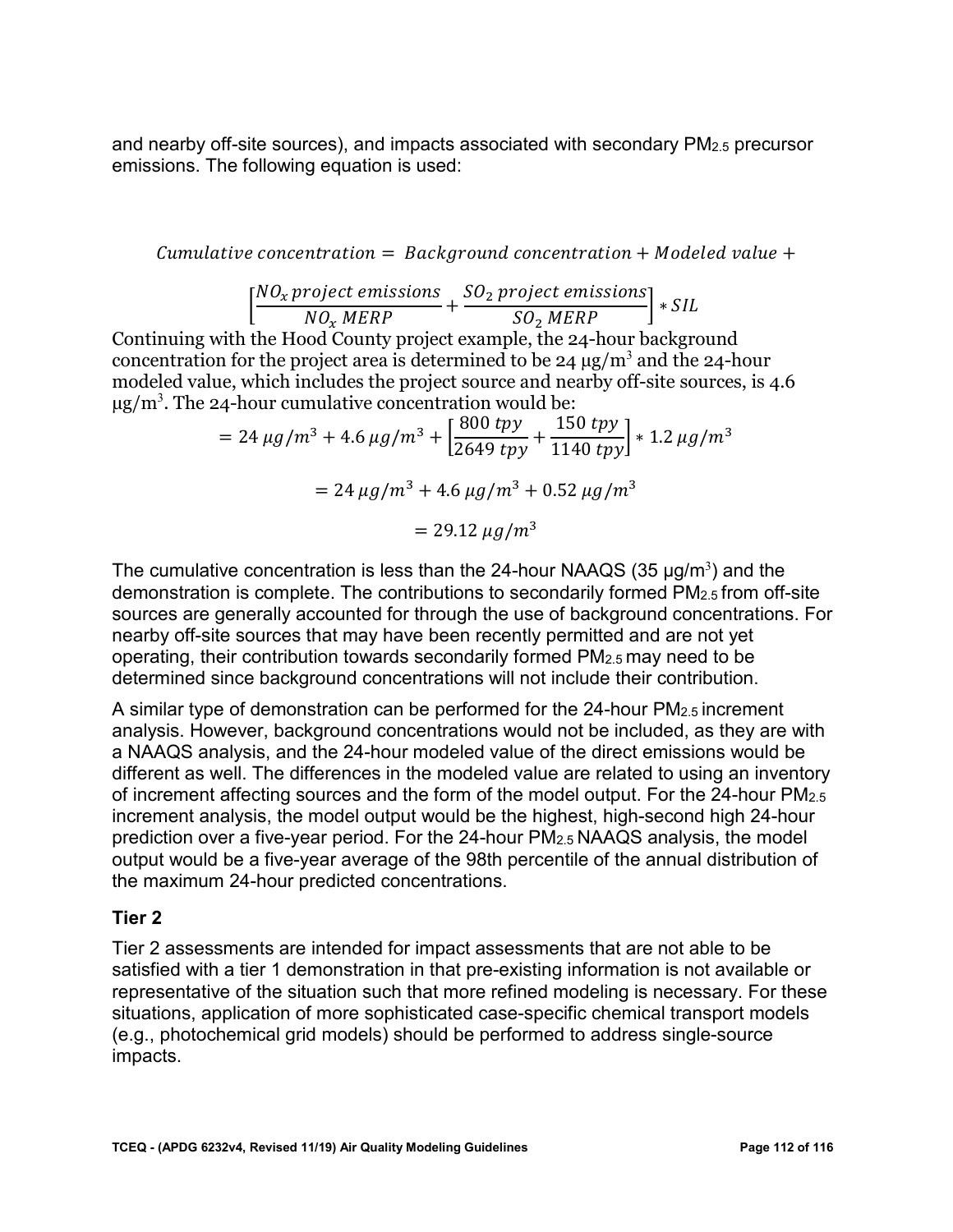### **Appendix S – Additional Guidance for evaluating Nitrogen Dioxide and 1-hour Sulfur Dioxide**

 memorandum on March 1, 2011, with a subject, "Additional Clarification Regarding by the EPA on June 29, 2010, with a subject, "Guidance Concerning the Implementation of the 1-hour NO2 NAAQS for the Prevention of Significant Deterioration Program." The Appendix W guidance for the 1-hour NO2 standard. The purpose of this appendix is to provide additional guidance for addressing the nitrogen dioxide (NO2) and 1-hour sulfur dioxide (SO2) National Ambient Air Quality Standards (NAAQS). The Environmental Protection Agency (EPA) issued a Application of Appendix W Modeling Guidance for the 1-hour NO2 National Ambient Air Quality Standard." This memorandum is meant to supplement the memorandum issued March 1 memorandum provides further clarification and guidance on the application of

other averaging periods of NO $_2$  and SO $_2$ , nor does it apply to other pollutants with a While the discussion of nitrogen oxides  $(NO<sub>x</sub>)$  chemistry options in the March 1 memorandum is exclusive to the 1-hour NO2 standard, the discussion of other topics in the memorandum should apply equally to the 1-hour  $SO<sub>2</sub>$  standard, accounting for the differences in the form of the two standards. The memorandum does not apply to the standard based on a multiyear average.

 The EPA also issued a memorandum on September 30, 2014, with a subject, "Clarification on the Use of AERMOD Dispersion Modeling for Demonstrating 1, 2011. The September 30 memorandum discusses the Ambient Ratio Method 2  $NO<sub>2</sub>$  to  $NO<sub>x</sub>$  ratios and provides more detailed estimates of this ratio based on the total Compliance with the NO2 National Ambient Air Quality Standard." This memorandum is meant to supplement the memoranda issued by the EPA on June 29, 2010, and March (ARM2) as a tier 2 screening approach. ARM2 is based on hourly measurements of the NOx present. The memorandum also discusses the Ozone Limiting Method (OLM) and Plume Volume Molar Ratio Method (PVMRM) tier 3 screening approaches and the associated in-stack  $NO<sub>2</sub>/NO<sub>x</sub>$  ratios used in the tier 3 applications.

## **Approval and Application of a Tiering Approach for NO2**

There are different approaches to demonstrate compliance with the  $NO<sub>2</sub>$  NAAQS:

- 1. Tier  $1 100$  percent conversion of NO<sub>x</sub> to NO<sub>2</sub>.
- 2. Tier 2 multiply the tier 1 results by the ARM2, which provides estimates of source's in-stack  $\mathsf{NO_2/NO_x}$  ratios. These should be based on source-specific data,  $NO<sub>2</sub>$  and  $NO<sub>x</sub>$  within the typical range of measured values. However, manufacturer representative equilibrium ratios of  $NO<sub>2</sub>/NO<sub>x</sub>$  values based on ambient levels of  $NO<sub>2</sub>$ and NO<sub>x</sub> derived from national data from the EPA's Air Quality System. The national default for ARM2 will include a minimum  $NO<sub>2</sub>/NO<sub>x</sub>$  ratio of 0.5 and a maximum ratio of 0.9. Alternative default minimum  $NO<sub>2</sub>/NO<sub>x</sub>$  values may be established based on the source's in-stack emissions ratio, with alternative minimum values reflecting the which satisfies all quality assurance procedures that ensure data accuracy for both test data, state or local agency guidance, peer-reviewed literature, or the EPA's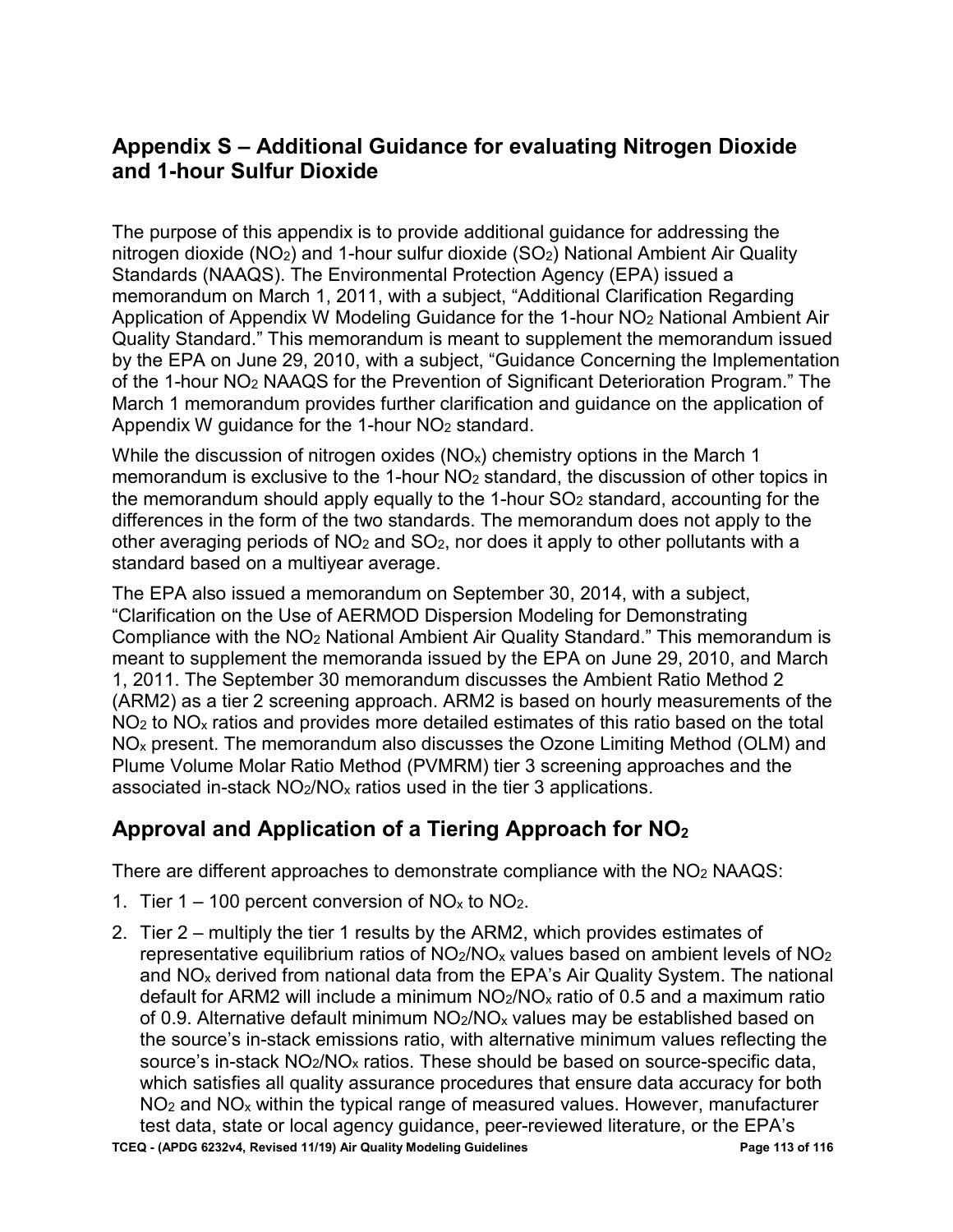$NO<sub>2</sub>/NO<sub>x</sub>$  ratio database may be used as sources of data. If another minimum value is used, sufficient justification and documentation will need to be provided prior to submitting the Air Quality Analysis.

 Note that the source code for AERMOD has been edited to include the ARM2 ARM2 equation when modeling with applicable NO $_\mathrm{\mathsf{x}}$  emission rates and using the pound per hour or 1 gram per second), use an ambient ratio of 0.9 for simplicity method; therefore, AERMOD will internally compute the ambient ratios using the ARM2 model option keyword. For model platforms that do not have the ARM2 method coded or when conducting modeling using generic emission rates (e.g., 1 since 0.9 is the maximum ambient ratio used with ARM2.

- 3. Tier 3 use of the regulatory OLM and PVMRM options within AERMOD to determine the amount of conversion of  $NO<sub>x</sub>$  to  $NO<sub>2</sub>$ . The key input variables for these model options are in-stack  $NO<sub>2</sub>/NO<sub>x</sub>$  ratios and background ozone concentrations.
	- In-stack NO<sub>2</sub>/NO<sub>x</sub> ratios:
		- $\circ$  The EPA established a general acceptance of 0.50 as a default in-stack ratio of NO2/NOx for input to the OLM and PVMRM model options within AERMOD. When conducting a cumulative modeling analysis, a default in-stack  $NO<sub>2</sub>/NO<sub>x</sub>$ ratio of 0.2 can be used for more distant sources (sources located greater than three kilometers from the primary source).
		- source-specific data on the in-stack  $\mathsf{NO_2/NO_x}$  ratio.  $\circ$  If proposing an in-stack NO<sub>2</sub>/NO<sub>x</sub> ratio other than the default, sufficient justification and documentation will need to be provided to support the
	- Background ozone concentrations:
		- the monitor, filling in missing data, etc.).  $\circ$  There are many options for utilizing the background ozone data in the OLM and PVMRM model options. Be sure to provide sufficient justification and documentation to support the use of the ozone data (representativeness of

Even though the OLM and PVMRM tier 3 screening techniques are considered part of the regulatory version of AERMOD, prior approval (submitting modeling protocols to Air Permits Division (APD) and the EPA) is required for any applicant proposing to use a tier 3 approach given the additional input data requirements and complexities associated with the tier 3 screening options. Sufficient documentation and justification must be provided when developing the modeling protocol.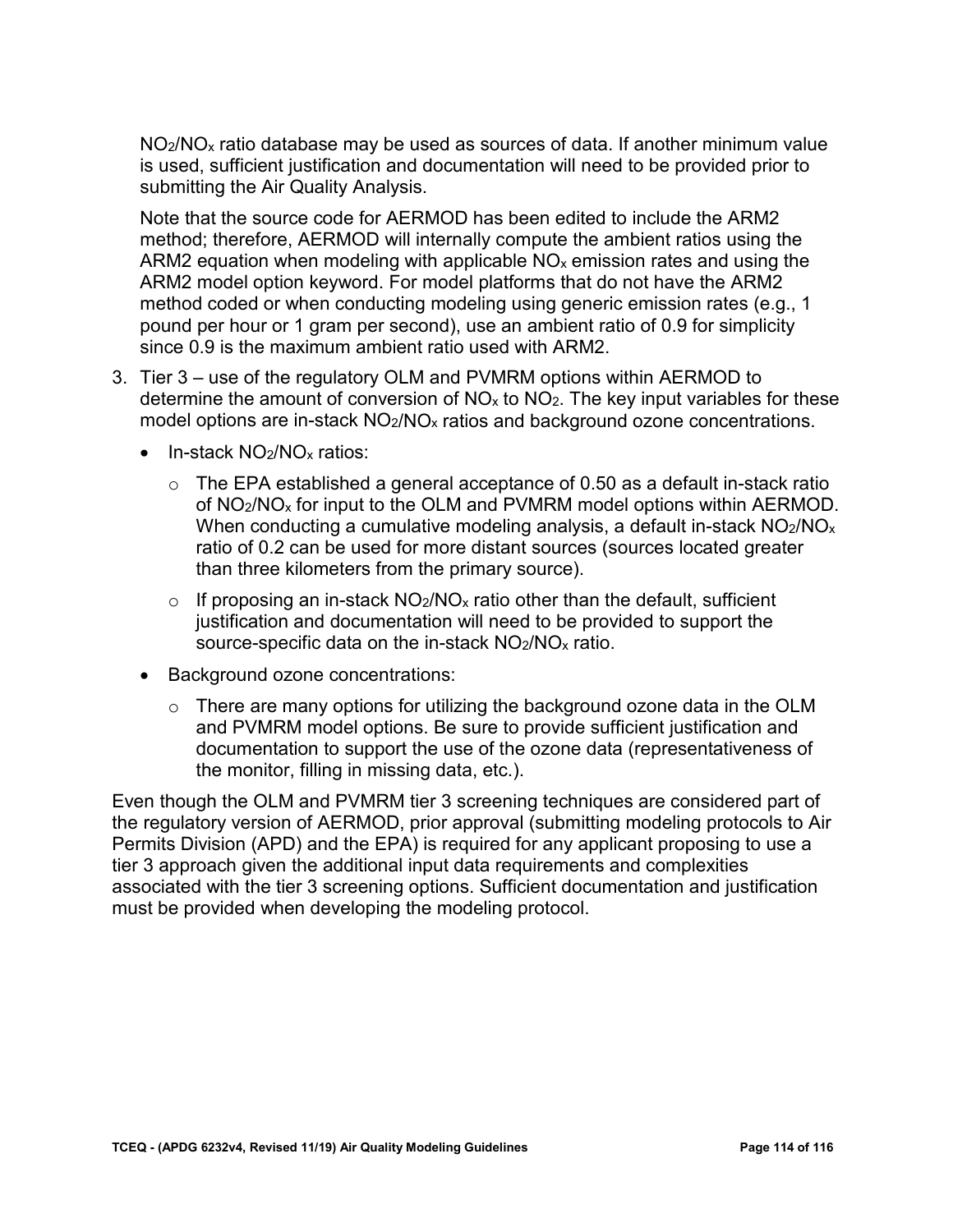### **Treatment of Intermittent Emissions for 1-hour NO<sub>2</sub> and 1-hour SO<sub>2</sub> NAAQS**

An assumption of continuous operation for intermittent emissions using the maximum allowable emissions may be an overly conservative assumption and could result in them becoming the controlling emission scenario for determining compliance with the 1-hour

 $NO<sub>2</sub>$  and 1-hour  $SO<sub>2</sub>$  standards. To account for this, the March 1 memorandum discusses different approaches for evaluating intermittent emissions:

- appropriate data to use for compliance demonstrations for the 1-hour NO $\rm_{2}$  and • Excluding certain types of intermittent emissions from the compliance demonstrations for the 1-hour  $NO<sub>2</sub>$  and 1-hour  $SO<sub>2</sub>$  standards. The most 1-hour SO2 NAAQS are those based on emissions scenarios that are continuous enough or frequent enough to contribute significantly to the annual distribution of daily maximum 1-hour concentrations.
- • Using model scalars to limit the hours modeled to account for meteorological conditions that are more representative of actual operations. A permit condition can be used to restrict operation to certain hours of the day.
- Modeling the impacts from intermittent emissions based on an average hourly rate, rather than the maximum hourly emission rate.

 startup/shutdown operations are provided as examples of intermittent emissions The March 1 memorandum is limited to what intermittent emissions are related to. An emergency generator is provided as an example of an intermittent emissions unit, and scenarios. The memorandum does not have a discussion regarding a specific duration on the number of hours of operation per year that constitutes intermittent or infrequent. Furthermore, there is no discussion on the frequency of intermittent emissions needed to be considered to contribute significantly to the annual distribution of daily maximum 1-hour concentrations. Also important for determining and evaluating intermittent emissions is the distinction between intermittent emissions that can be scheduled with some degree of flexibility and intermittent emissions that cannot be scheduled.

 fully explained and documented in order to determine the appropriateness of following the guidance in the memorandum. The ADMT recommends providing sufficient The recommendation is that compliance demonstrations for the 1-hour  $NO<sub>2</sub>$  and 1-hour SO2 NAAQS be based on emission scenarios that can logically be assumed to be relatively continuous or which occur frequently enough to contribute significantly to the annual distribution of daily maximum 1-hour concentrations. There are unique case-by-case factors, as it relates to determining whether or not emissions are intermittent, which can affect the application of the guidance in the March 1 memorandum. The proposed operation of the unit or operating scenarios will need to be justification and documentation for intermittent use prior to submitting the Air Quality Analysis. For example:

- How many units are there;
- How often will the unit operate per year;